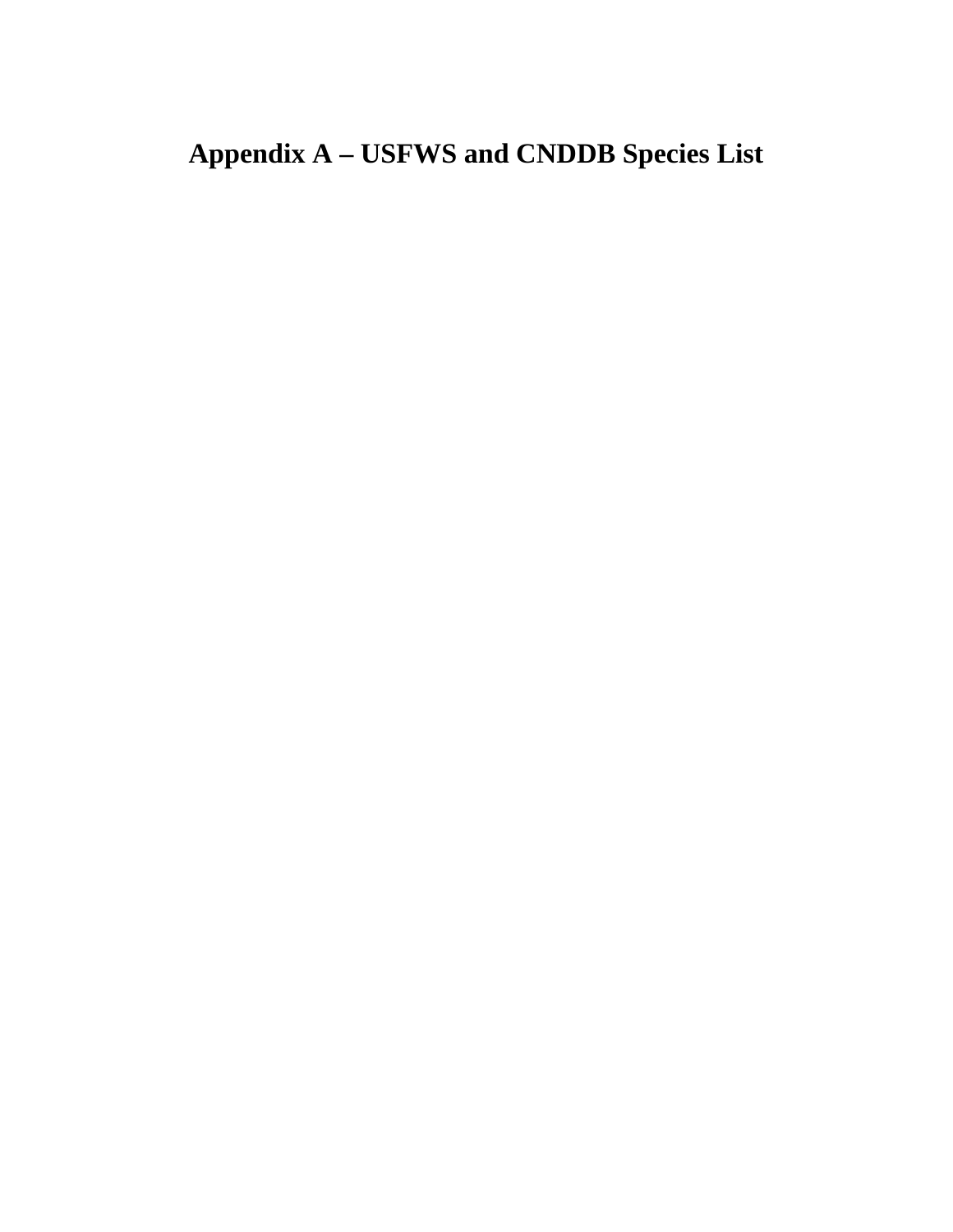| <b>Scientific Name/Common Name</b>                                                | <b>Element Code</b> | <b>Federal Status</b> | <b>State Status</b> | <b>GRank</b>   | <b>SRank</b>                  | <b>CDFG or</b><br><b>CNPS</b> |
|-----------------------------------------------------------------------------------|---------------------|-----------------------|---------------------|----------------|-------------------------------|-------------------------------|
| 1 Accipiter gentilis<br>northern goshawk                                          | <b>ABNKC12060</b>   |                       |                     | G <sub>5</sub> | S <sub>3</sub>                | <b>SC</b>                     |
| 2 Agelaius tricolor<br>tricolored blackbird                                       | ABPBXB0020          |                       |                     | G2G3           | S <sub>2</sub>                | <b>SC</b>                     |
| 3 Ambystoma californiense<br>California tiger salamander                          | AAAAA01180          | Threatened            |                     | G2G3           | S <sub>2</sub> S <sub>3</sub> | <b>SC</b>                     |
| 4 Antrozous pallidus<br>pallid bat                                                | AMACC10010          |                       |                     | G5             | S <sub>3</sub>                | <b>SC</b>                     |
| 5 Athene cunicularia<br>burrowing owl                                             | ABNSB10010          |                       |                     | G4             | S <sub>2</sub>                | <b>SC</b>                     |
| 6 Circus cyaneus<br>northern harrier                                              | ABNKC11010          |                       |                     | G5             | S <sub>3</sub>                | <b>SC</b>                     |
| 7 Cypseloides niger<br>black swift                                                | ABNUA01010          |                       |                     | G4             | S <sub>2</sub>                | <b>SC</b>                     |
| 8 Emys (=Clemmys) marmorata marmorata<br>northwestern pond turtle                 | ARAAD02031          |                       |                     | G3G4T3         | S3                            | <b>SC</b>                     |
| 9 Eumops perotis californicus<br>western mastiff bat                              | AMACD02011          |                       |                     | G5T4           | S3?                           | <b>SC</b>                     |
| 10 Lasionycteris noctivagans<br>silver-haired bat                                 | AMACC02010          |                       |                     | G <sub>5</sub> | S3S4                          | <b>SC</b>                     |
| 11 Martes americana humboldtensis<br>Humboldt marten                              | AMAJF01012          |                       |                     | G5T2T3         | S <sub>2</sub> S <sub>3</sub> | <b>SC</b>                     |
| 12 Martes pennanti (pacifica) DPS<br>Pacific fisher                               | AMAJF01021          | Candidate             |                     | G5             | S2S3                          | <b>SC</b>                     |
| 13 Pandion haliaetus<br>osprey                                                    | ABNKC01010          |                       |                     | G <sub>5</sub> | S <sub>3</sub>                | <b>SC</b>                     |
| 14 Phrynosoma coronatum (frontale population)<br>Coast (California) horned lizard | <b>ARACF12022</b>   |                       |                     | G4G5           | S3S4                          | <b>SC</b>                     |
| 15 Rana aurora draytonii<br>California red-legged frog                            | AAABH01022          | Threatened            |                     | G4T2T3         | S <sub>2</sub> S <sub>3</sub> | <b>SC</b>                     |
| 16 Rana boylii<br>foothill yellow-legged frog                                     | AAABH01050          |                       |                     | G <sub>3</sub> | S2S3                          | <b>SC</b>                     |
| 17 Rana cascadae<br>cascades frog                                                 | AAABH01060          |                       |                     | G3G4           | S <sub>3</sub>                | SC                            |
| 18 Rana muscosa<br>mountain yellow-legged frog                                    | AAABH01140          | Endangered            |                     | G <sub>2</sub> | S <sub>2</sub>                | SC                            |
| 19 Spea (=Scaphiopus) hammondii<br>western spadefoot                              | AAABF01030          |                       |                     | G <sub>3</sub> | S <sub>3</sub>                | SC                            |
| 20 Taxidea taxus<br>American badger                                               | AMAJF04010          |                       |                     | G5             | S4                            | $\operatorname{\textsf{SC}}$  |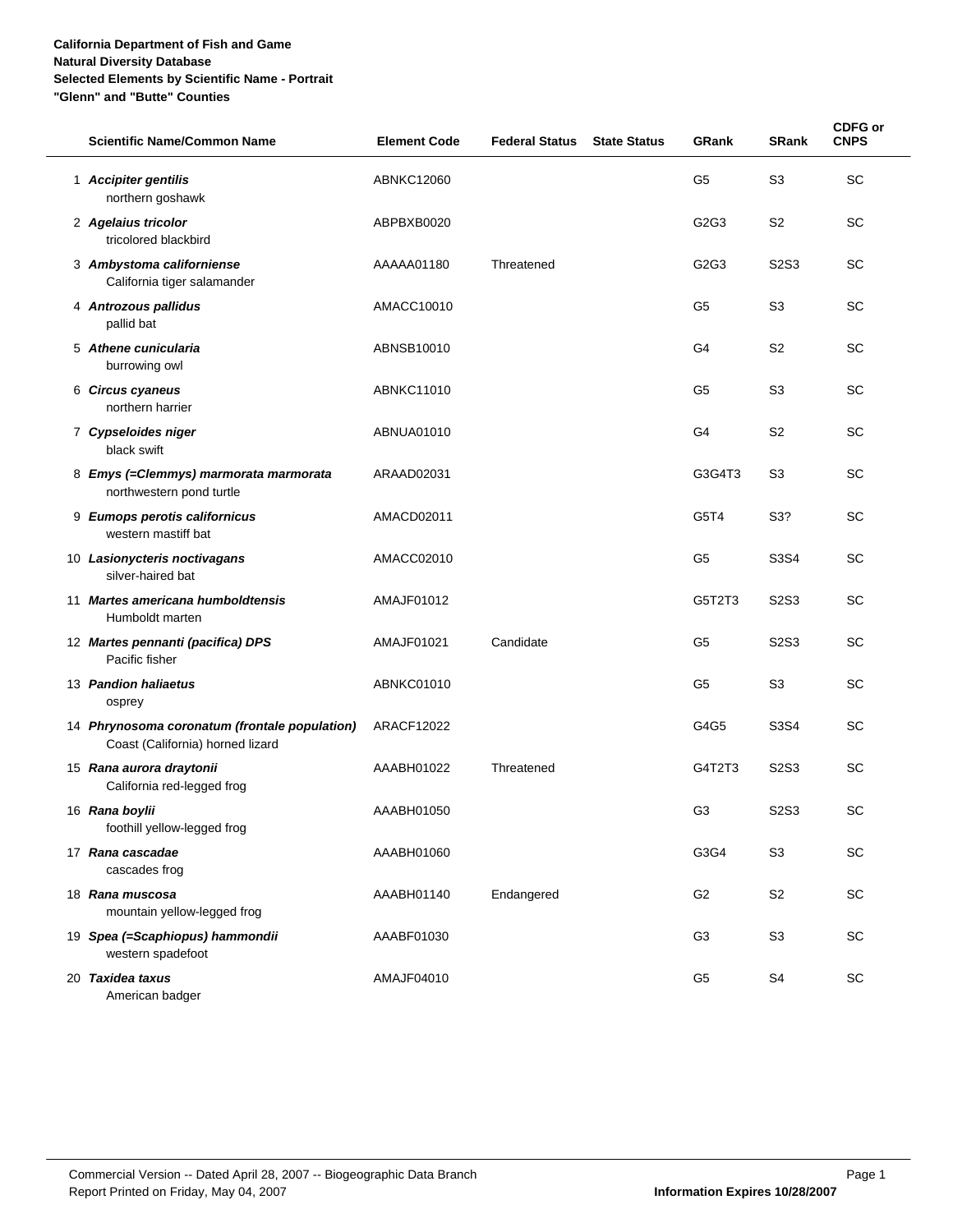| <b>Scientific Name/Common Name</b>                                       | <b>Element Code</b> | <b>Federal Status</b> | <b>State Status</b> | <b>GRank</b>     | <b>SRank</b>                  | <b>CDFG or</b><br><b>CNPS</b> |
|--------------------------------------------------------------------------|---------------------|-----------------------|---------------------|------------------|-------------------------------|-------------------------------|
| 1 Anthicus antiochensis<br>Antioch Dunes anthicid beetle                 | <b>IICOL49020</b>   |                       |                     | G <sub>1</sub>   | S <sub>1</sub>                |                               |
| 2 Anthicus sacramento<br>Sacramento anthicid beetle                      | <b>IICOL49010</b>   |                       |                     | G <sub>1</sub>   | S <sub>1</sub>                |                               |
| 3 Ardea alba<br>great egret                                              | ABNGA05010          |                       |                     | G <sub>5</sub>   | S <sub>4</sub>                |                               |
| 4 Ardea herodias<br>great blue heron                                     | ABNGA04010          |                       |                     | G5               | S <sub>4</sub>                |                               |
| 5 Buteo swainsoni<br>Swainson's hawk                                     | <b>ABNKC19070</b>   |                       | Threatened          | G <sub>5</sub>   | S <sub>2</sub>                |                               |
| 6 Carex vulpinoidea<br>fox sedge                                         | PMCYP03EN0          |                       |                     | G <sub>5</sub>   | S <sub>2.2</sub>              | 2.2                           |
| 7 Coastal and Valley Freshwater Marsh                                    | CTT52410CA          |                       |                     | G <sub>3</sub>   | S <sub>2.1</sub>              |                               |
| 8 Coccyzus americanus occidentalis<br>western yellow-billed cuckoo       | ABNRB02022          | Candidate             | Endangered          | G5T2             | S <sub>1</sub>                |                               |
| 9 Desmocerus californicus dimorphus<br>valley elderberry longhorn beetle | <b>IICOL48011</b>   | Threatened            |                     | G3T <sub>2</sub> | S <sub>2</sub>                |                               |
| 10 Great Valley Cottonwood Riparian Forest                               | CTT61410CA          |                       |                     | G <sub>2</sub>   | S2.1                          |                               |
| 11 Great Valley Mixed Riparian Forest                                    | CTT61420CA          |                       |                     | G <sub>2</sub>   | S <sub>2.2</sub>              |                               |
| 12 Great Valley Valley Oak Riparian Forest                               | CTT61430CA          |                       |                     | G1               | S <sub>1.1</sub>              |                               |
| 13 Great Valley Willow Scrub                                             | CTT63410CA          |                       |                     | G <sub>3</sub>   | S3.2                          |                               |
| 14 Hibiscus lasiocarpus<br>rose-mallow                                   | PDMAL0H0Q0          |                       |                     | G4               | S <sub>2.2</sub>              | 2.2                           |
| 15 Pandion haliaetus<br>osprey                                           | ABNKC01010          |                       |                     | G <sub>5</sub>   | S <sub>3</sub>                | <b>SC</b>                     |
| 16 Riparia riparia<br>bank swallow                                       | ABPAU08010          |                       | Threatened          | G5               | S <sub>2</sub> S <sub>3</sub> |                               |
| 17 Thamnophis gigas<br>giant garter snake                                | ARADB36150          | Threatened            | Threatened          | G2G3             | S2S3                          |                               |
| 18 Wolffia brasiliensis<br>Columbian watermeal                           | <b>PMLEM03020</b>   |                       |                     | G <sub>5</sub>   | S <sub>1.3</sub>              | 2.3                           |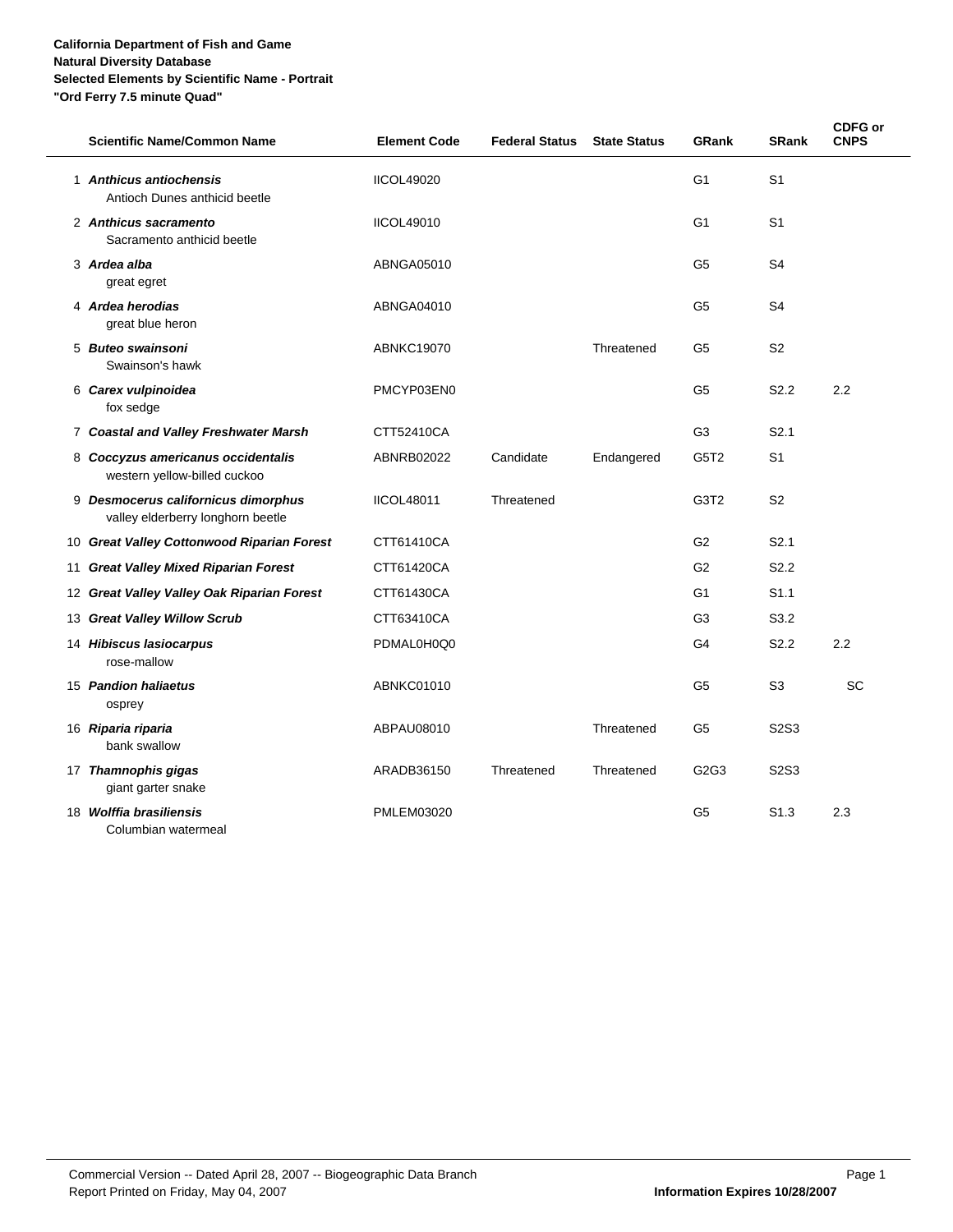#### **Natural Diversity Database**

**Selected Elements by Scientific Name - Portrait**

**"Chico", "Foster-Island", "Glenn", "Hamilton City", "Llano Seco", "Nelson", "Nord", "Richardson Springs" 7.5 Minute USGS quads**

|    | <b>Scientific Name/Common Name</b>                                        | <b>Element Code</b> | <b>Federal Status</b> | <b>State Status</b> | <b>GRank</b>     | <b>SRank</b>                  | <b>CDFG or</b><br><b>CNPS</b> |
|----|---------------------------------------------------------------------------|---------------------|-----------------------|---------------------|------------------|-------------------------------|-------------------------------|
|    | 1 Agelaius tricolor<br>tricolored blackbird                               | ABPBXB0020          |                       |                     | G2G3             | S <sub>2</sub>                | <b>SC</b>                     |
|    | 2 Antrozous pallidus<br>pallid bat                                        | AMACC10010          |                       |                     | G5               | S <sub>3</sub>                | SC                            |
|    | 3 Ardea alba<br>great egret                                               | ABNGA05010          |                       |                     | G5               | S4                            |                               |
|    | 4 Ardea herodias<br>great blue heron                                      | ABNGA04010          |                       |                     | G5               | S4                            |                               |
|    | 5 Astragalus tener var. ferrisiae<br>Ferris' milk-vetch                   | PDFAB0F8R3          |                       |                     | G1T1             | S <sub>1.1</sub>              | 1B.1                          |
|    | 6 Athene cunicularia<br>burrowing owl                                     | ABNSB10010          |                       |                     | G4               | S <sub>2</sub>                | SC                            |
|    | 7 Branchinecta conservatio<br>Conservancy fairy shrimp                    | <b>ICBRA03010</b>   | Endangered            |                     | G1               | S <sub>1</sub>                |                               |
|    | 8 Branchinecta lynchi<br>vernal pool fairy shrimp                         | <b>ICBRA03030</b>   | Threatened            |                     | G3               | S <sub>2</sub> S <sub>3</sub> |                               |
|    | 9 Buteo swainsoni<br>Swainson's hawk                                      | ABNKC19070          |                       | Threatened          | G5               | S <sub>2</sub>                |                               |
|    | 10 California macrophyllum<br>round-leaved filaree                        | PDGER01070          |                       |                     | G3               | S <sub>3.1</sub>              | 1B.1                          |
|    | 11 Carex vulpinoidea<br>fox sedge                                         | PMCYP03EN0          |                       |                     | G5               | S <sub>2.2</sub>              | $2.2^{\circ}$                 |
|    | 12 Castilleja rubicundula ssp. rubicundula<br>pink creamsacs              | PDSCR0D482          |                       |                     | G5T <sub>2</sub> | S <sub>2.2</sub>              | 1B.2                          |
|    | 13 Chamaesyce hooveri<br>Hoover's spurge                                  | PDEUP0D150          | Threatened            |                     | G <sub>2</sub>   | S <sub>2.1</sub>              | 1B.2                          |
|    | 14 Clarkia gracilis ssp. albicaulis<br>white-stemmed clarkia              | PDONA050J1          |                       |                     | G5T <sub>2</sub> | S <sub>2.2</sub> ?            | 1B.2                          |
|    | 15 Coastal and Valley Freshwater Marsh                                    | CTT52410CA          |                       |                     | G3               | S <sub>2.1</sub>              |                               |
|    | 16 Coccyzus americanus occidentalis<br>western yellow-billed cuckoo       | ABNRB02022          | Candidate             | Endangered          | G5T <sub>2</sub> | S1                            |                               |
|    | 17 Delphinium recurvatum<br>recurved larkspur                             | PDRAN0B1J0          |                       |                     | G <sub>2</sub>   | S <sub>2.2</sub>              | 1B.2                          |
|    | 18 Desmocerus californicus dimorphus<br>valley elderberry longhorn beetle | <b>IICOL48011</b>   | Threatened            |                     | G3T2             | S <sub>2</sub>                |                               |
|    | 19 Eumops perotis californicus<br>western mastiff bat                     | AMACD02011          |                       |                     | G5T4             | S3?                           | <b>SC</b>                     |
|    | 20 Fritillaria eastwoodiae<br><b>Butte County fritillary</b>              | PMLIL0V060          |                       |                     | G <sub>3</sub> Q | S3.2                          | 3.2                           |
|    | 21 Fritillaria pluriflora<br>adobe-lily                                   | PMLIL0V0F0          |                       |                     | G <sub>2</sub>   | S <sub>2.2</sub>              | 1B.2                          |
|    | 22 Great Valley Cottonwood Riparian Forest                                | CTT61410CA          |                       |                     | G <sub>2</sub>   | S <sub>2.1</sub>              |                               |
| 23 | <b>Great Valley Mixed Riparian Forest</b>                                 | CTT61420CA          |                       |                     | G2               | S <sub>2.2</sub>              |                               |
|    | 24 Great Valley Valley Oak Riparian Forest                                | CTT61430CA          |                       |                     | G <sub>1</sub>   | S1.1                          |                               |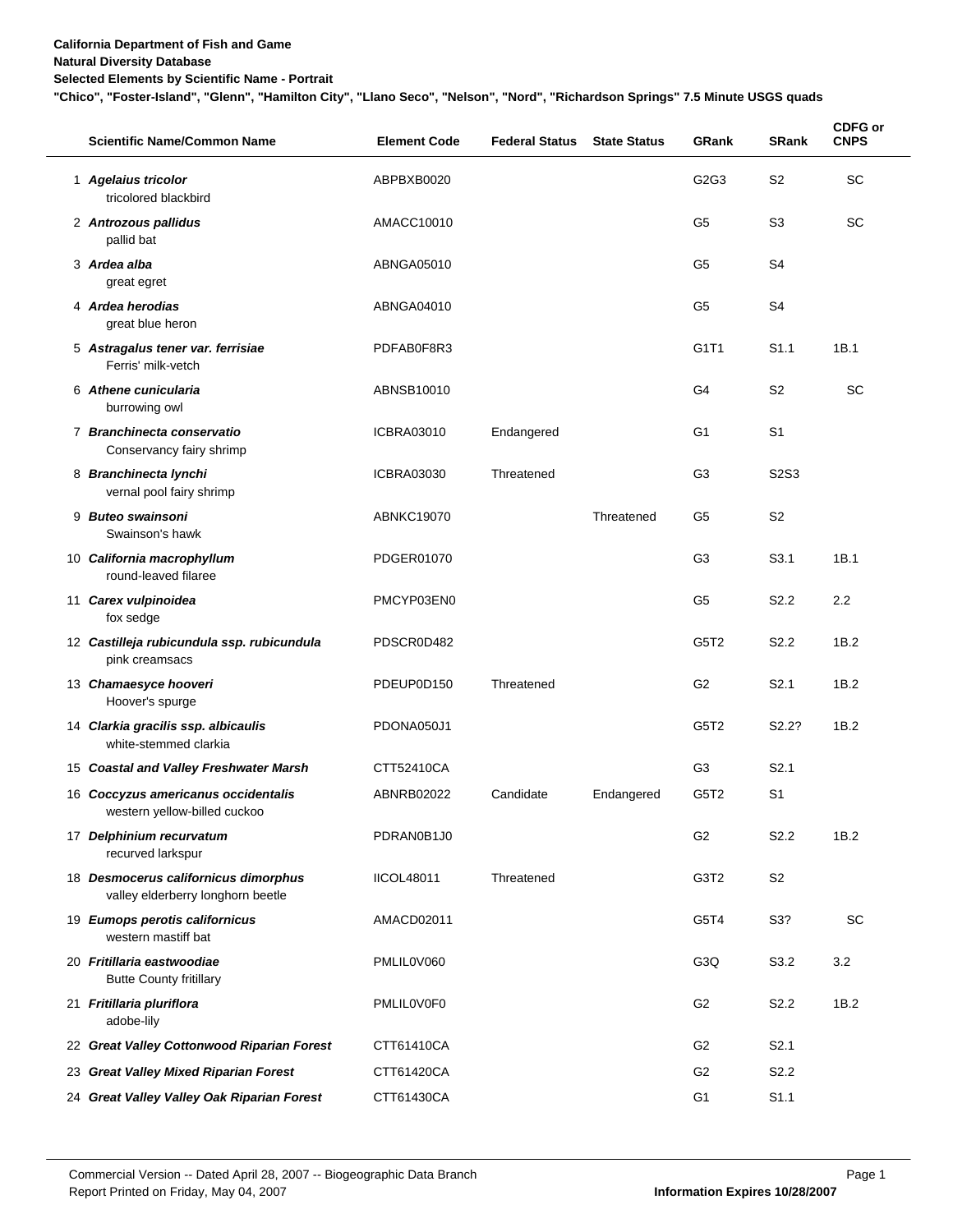#### **Natural Diversity Database**

**Selected Elements by Scientific Name - Portrait**

**"Chico", "Foster-Island", "Glenn", "Hamilton City", "Llano Seco", "Nelson", "Nord", "Richardson Springs" 7.5 Minute USGS quads**

| <b>Scientific Name/Common Name</b>                                  | <b>Element Code</b> | <b>Federal Status</b> | <b>State Status</b> | <b>GRank</b>                  | <b>SRank</b>                  | CDFG or<br><b>CNPS</b> |
|---------------------------------------------------------------------|---------------------|-----------------------|---------------------|-------------------------------|-------------------------------|------------------------|
| 25 Great Valley Willow Scrub                                        | CTT63410CA          |                       |                     | G <sub>3</sub>                | S3.2                          |                        |
| 26 Haliaeetus leucocephalus<br>bald eagle                           | ABNKC10010          | Threatened            | Endangered          | G5                            | S <sub>2</sub>                |                        |
| 27 Hibiscus lasiocarpus<br>rose-mallow                              | PDMAL0H0Q0          |                       |                     | G4                            | S <sub>2.2</sub>              | 2.2                    |
| 28 Imperata brevifolia<br>California satintail                      | PMPOA3D020          |                       |                     | G <sub>2</sub>                | S <sub>2.1</sub>              | 2.1                    |
| 29 Juncus leiospermus var. leiospermus<br>Red Bluff dwarf rush      | PMJUN011L2          |                       |                     | G <sub>2</sub> T <sub>2</sub> | S <sub>2.2</sub>              | 1B.1                   |
| 30 Lasionycteris noctivagans<br>silver-haired bat                   | AMACC02010          |                       |                     | G5                            | S3S4                          | <b>SC</b>              |
| 31 Lepidurus packardi<br>vernal pool tadpole shrimp                 | ICBRA10010          | Endangered            |                     | G3                            | S <sub>2</sub> S <sub>3</sub> |                        |
| 32 Limnanthes floccosa ssp. californica<br>Butte County meadowfoam  | PDLIM02042          | Endangered            | Endangered          | G4T1                          | S <sub>1.1</sub>              | 1B.1                   |
| 33 Linderiella occidentalis<br>California linderiella               | ICBRA06010          |                       |                     | G3                            | S <sub>2</sub> S <sub>3</sub> |                        |
| 34 Northern Hardpan Vernal Pool                                     | CTT44110CA          |                       |                     | G3                            | S <sub>3.1</sub>              |                        |
| 35 Northern Volcanic Mud Flow Vernal Pool                           | CTT44132CA          |                       |                     | G <sub>1</sub>                | S <sub>1.1</sub>              |                        |
| 36 Oncorhynchus tshawytscha spring-run<br>spring-run chinook salmon | AFCHA0205A          | Threatened            | Threatened          | G5T1Q                         | S <sub>1</sub>                |                        |
| 37 Paronychia ahartii<br>Ahart's paronychia                         | PDCAR0L0V0          |                       |                     | G <sub>2</sub>                | S2.1                          | 1B.1                   |
| 38 Rhynchospora californica<br>California beaked-rush               | PMCYP0N060          |                       |                     | G <sub>1</sub>                | S <sub>1.1</sub>              | 1B.1                   |
| 39 Riparia riparia<br>bank swallow                                  | ABPAU08010          |                       | Threatened          | G <sub>5</sub>                | S2S3                          |                        |
| 40 Sidalcea robusta<br>Butte County checkerbloom                    | PDMAL110P0          |                       |                     | G <sub>2</sub>                | S2.2                          | 1B.2                   |
| 41 Spea (=Scaphiopus) hammondii<br>western spadefoot                | AAABF01030          |                       |                     | G3                            | S <sub>3</sub>                | SC                     |
| 42 Taxidea taxus<br>American badger                                 | AMAJF04010          |                       |                     | G <sub>5</sub>                | S <sub>4</sub>                | SC                     |
| 43 Thamnophis gigas<br>giant garter snake                           | ARADB36150          | Threatened            | Threatened          | G <sub>2</sub> G <sub>3</sub> | S2S3                          |                        |
| 44 Wolffia brasiliensis<br>Columbian watermeal                      | <b>PMLEM03020</b>   |                       |                     | G <sub>5</sub>                | S <sub>1.3</sub>              | 2.3                    |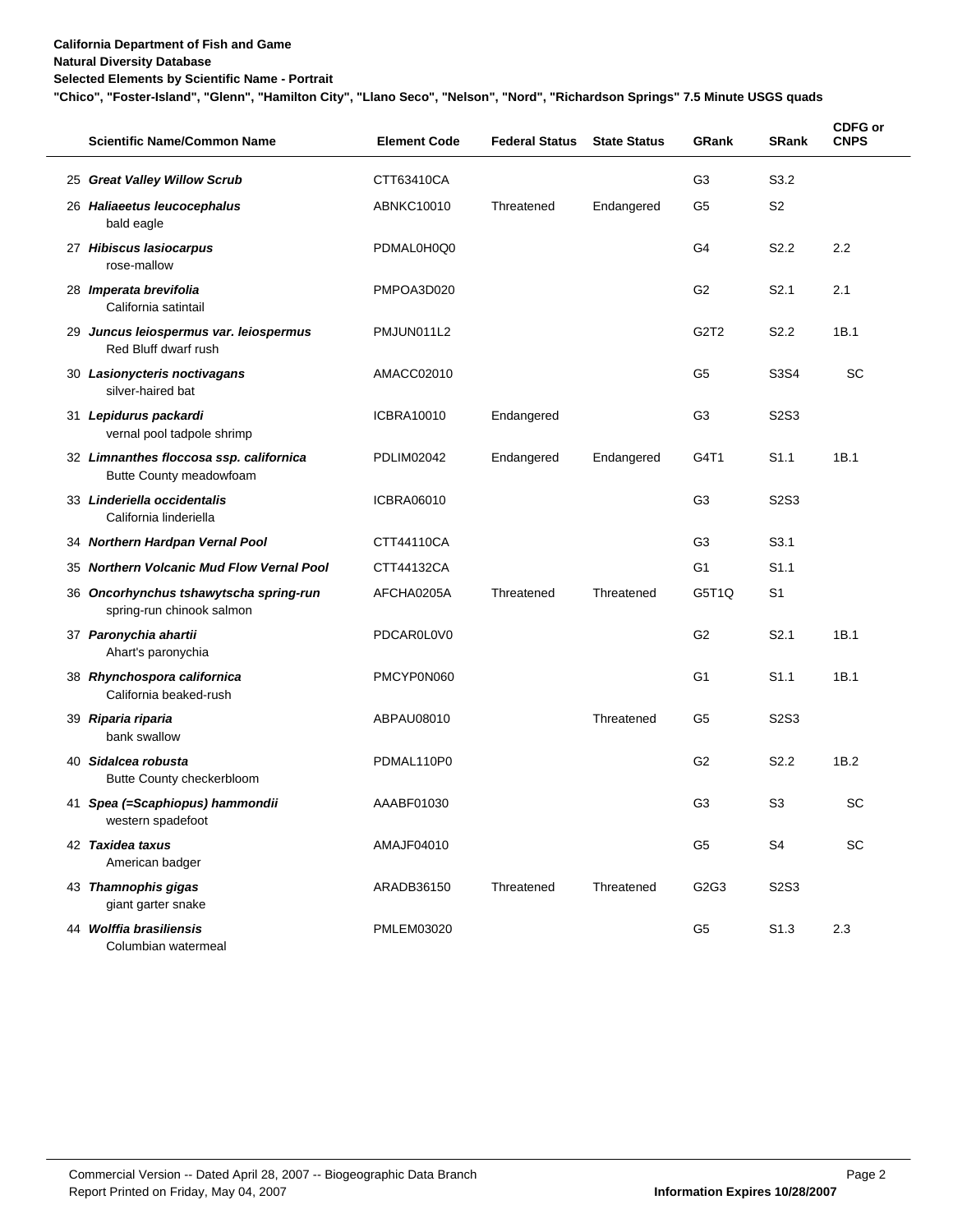# **Appendix B – Surveyor Qualifications**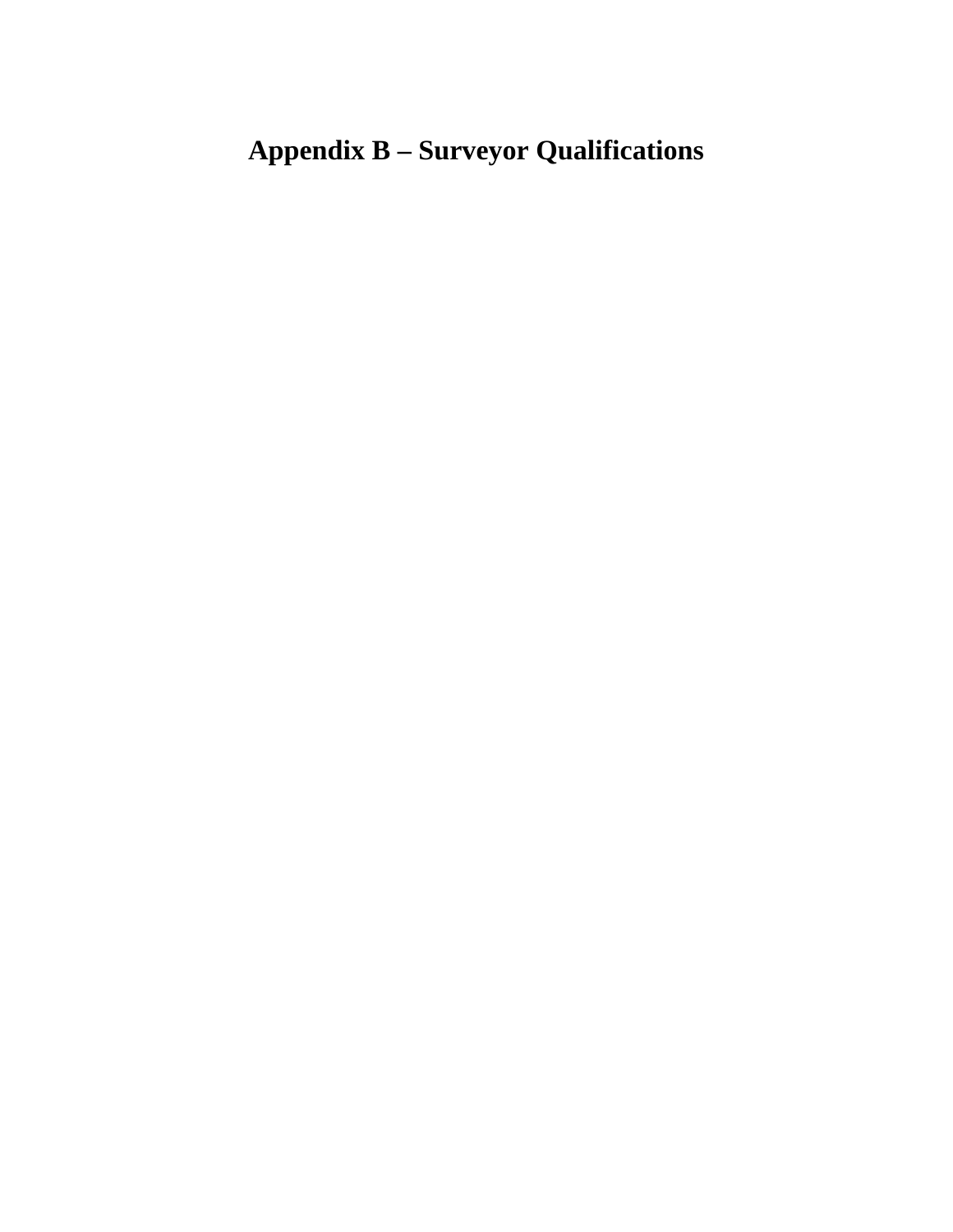Jamison Watts, M.S., Biological Sciences, has 12 years of experience working in northern California's Sierra Nevada, Cascade and Coastal Mountain Ranges, and the Sacramento Valley surveying for special-status species including valley elderberry longhorn beetle (VELB), western burrowing owl, Swainson's hawk, northern and California spotted owl, northern goshawk, peregrine falcon, bald eagle, marbled murrelet, western pond turtle, American marten, Pacific fisher, wolverine, northern flying squirrel, Sierra Nevada red fox, foothill and mountain yellowlegged frog, California red-legged frog, giant garter snake, vernal pool species, and anadromous fishes. He routinely performs pre-construction and protocol-level surveys for VELB, Swainson's hawk and western burrowing owl, as well as common raptors.

Brooks Taylor, B.S., Wildlife Biology, has 12 years of experience working in northern California and Colorado surveying/studying raptors, giant garter snake, valley elderberry longhorn beetle, salmonids, waterfowl and ungulates. Mr. Taylor has conducted a comprehensive field study of bald eagle nesting areas and activity centers, including determining range and use areas, prey base, and human influences on nesting bald eagles. He co-authored a draft management plan for bald eagle activity centers, which was used in implementing a bald eagle management plan for the Madison Ranger District of the Beaverhead National Forest in Montana. He routinely performs pre-construction and protocol-level surveys for VELB, Swainson's hawk and western burrowing owl, as well as common raptors.

Ryan Brown, B.S., Biological Sciences, is responsible for preparing wetland delineations, biological resource assessments, tree survey reports, and other environmental documents. Additionally, he has been instrumental in developing tree survey and mitigation protocol for loss of oak woodlands within the City of Oroville. He has over 7 years experience working within the Sacramento and Feather River watersheds. This work included studies pertaining to fishery evaluations of the Upper and Lower Feather River for FERC re-licensing of the Oroville Dam, and NMFS Biological Opinion for the Upper Feather River. Mr. Brown has performed extensive, multi-year investigations to evaluate salmonid habitat conditions and population dynamics. These included Chinook salmon spawning/escapement surveys, rotary screw trapping of emigrating juvenile Chinook salmon and steelhead, LOTEK radio-telemetry tagging and tracking of threatened spring-run Chinook salmon, and steelhead spawning surveys over 17 miles of river. He routinely performs pre-construction and protocol-level surveys for VELB, raptors, and reptiles and amphibians.

Elena Alfieri, B.S., Botany, conducts wetland delineations, performs valley elderberry longhorn beetle surveys (VELB), rare plant surveys, and habitat classification and mapping for Gallaway Consulting, Inc. Her work experience includes conducting botanical surveys for the USFS in the Truckee Ranger District and Jones and Stokes in Sacramento.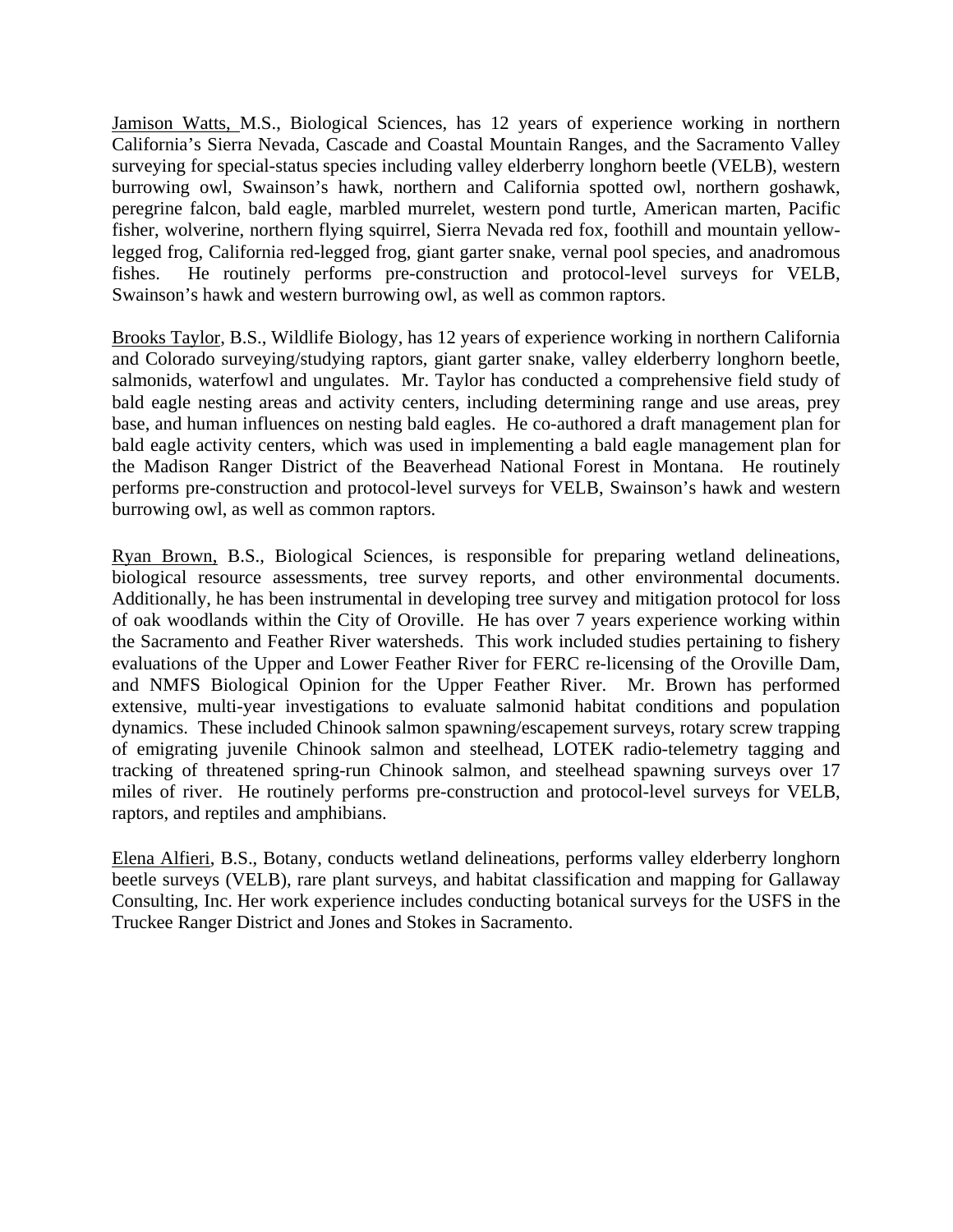## **Appendix C – Valley Elderberry Longhorn Beetle Survey Results**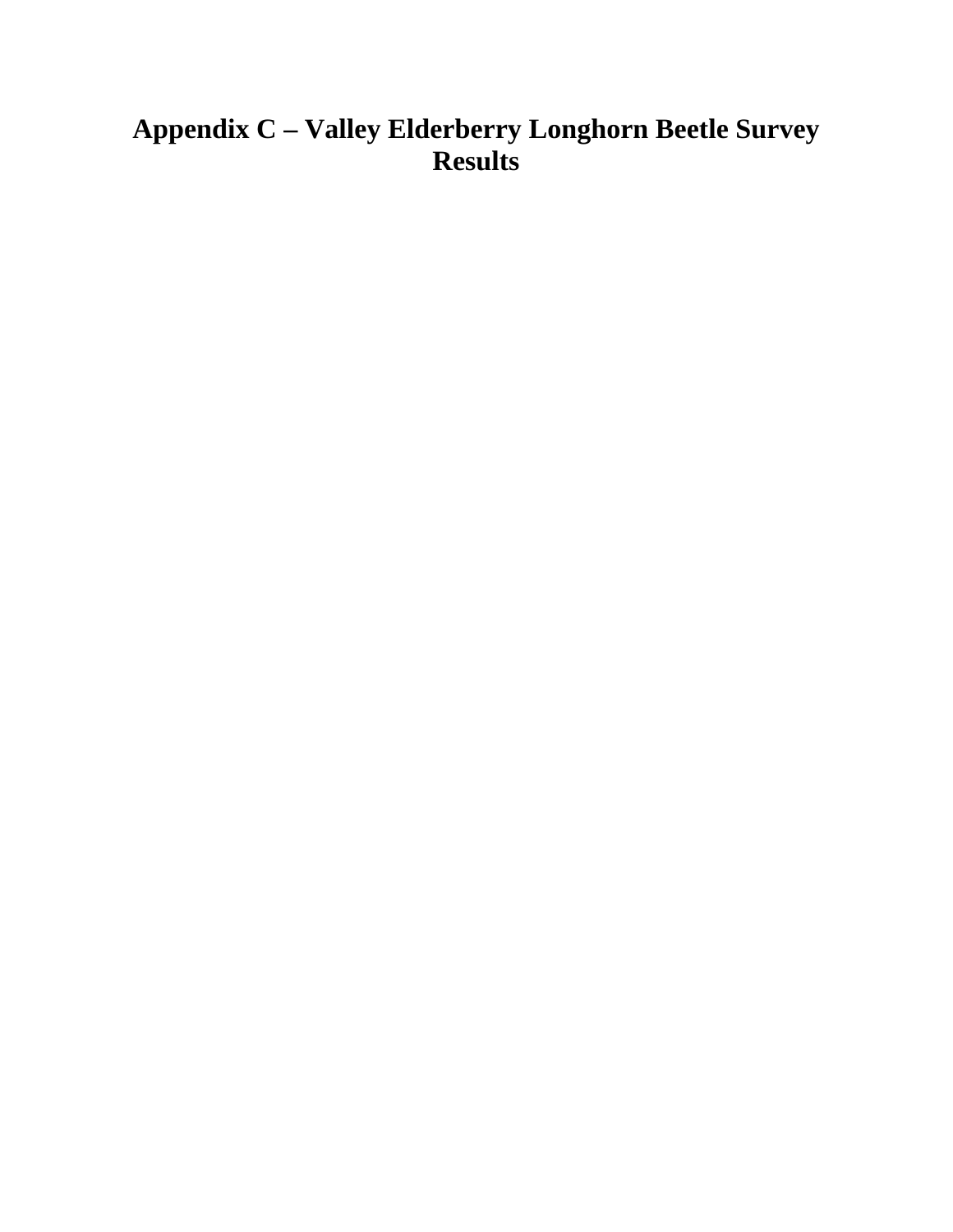| Elderberry Survey of M&T Chico Ranch Action Area for Proposed Action - 2005 and 2006 |          |                         |                                    |                         |                   |                 |           |  |  |  |  |  |
|--------------------------------------------------------------------------------------|----------|-------------------------|------------------------------------|-------------------------|-------------------|-----------------|-----------|--|--|--|--|--|
|                                                                                      |          |                         |                                    |                         | <b>Exit Holes</b> |                 |           |  |  |  |  |  |
| Shrub ID                                                                             | Location | $1 - 3"$                | <b>Number of Stems</b><br>$3 - 5"$ | >5"                     | on Shrub<br>Y/N   | <b>Surveyor</b> | Date      |  |  |  |  |  |
| E01                                                                                  | Upland   | 6                       | 0                                  | 1                       | Υ                 | <b>JW</b>       | 8/12/2005 |  |  |  |  |  |
| E02                                                                                  | Upland   | 10                      | $\overline{\mathbf{4}}$            | $\overline{2}$          | Υ                 | <b>JW</b>       | 8/12/2005 |  |  |  |  |  |
| E03                                                                                  | Upland   | 3                       | $6\phantom{1}$                     | $\overline{\mathbf{4}}$ | Y                 | <b>JW</b>       | 8/12/2005 |  |  |  |  |  |
| E04                                                                                  | Riparian | $\boldsymbol{0}$        | 1                                  | 3                       | Υ                 | <b>JW</b>       | 8/12/2005 |  |  |  |  |  |
| E05                                                                                  | Riparian | $\boldsymbol{0}$        | 5                                  | $\boldsymbol{0}$        | Υ                 | <b>JW</b>       | 8/12/2005 |  |  |  |  |  |
| E06                                                                                  | Riparian | $\overline{2}$          | 1                                  | $\boldsymbol{0}$        | Υ                 | <b>JW</b>       | 8/12/2005 |  |  |  |  |  |
| E07                                                                                  | Riparian | $\overline{c}$          | $\pmb{0}$                          | $\pmb{0}$               | Υ                 | JW              | 8/12/2005 |  |  |  |  |  |
| E08                                                                                  | Riparian | $\overline{2}$          | $\mathbf 0$                        | $\mathbf 0$             | N                 | <b>JW</b>       | 8/12/2005 |  |  |  |  |  |
| E09                                                                                  | Riparian | 20                      | 10                                 | 8                       | Υ                 | BT/RB           | 10/4/2005 |  |  |  |  |  |
| E <sub>10</sub>                                                                      | Riparian | 3                       | $\pmb{0}$                          | $\mathbf 0$             | N                 |                 | 10/4/2005 |  |  |  |  |  |
| E <sub>11</sub>                                                                      |          | 0                       | 1                                  | 1                       | Υ                 | BT/RB           |           |  |  |  |  |  |
| E12                                                                                  | Riparian | 1                       | 1                                  | $\mathbf 1$             | $\mathsf{N}$      | BT/RB           | 10/4/2005 |  |  |  |  |  |
|                                                                                      | Riparian |                         |                                    |                         | N                 | BT/RB           | 10/4/2005 |  |  |  |  |  |
| E13                                                                                  | Riparian | 1                       | $\pmb{0}$                          | $\boldsymbol{0}$        |                   | BT/RB           | 10/4/2005 |  |  |  |  |  |
| E14                                                                                  | Riparian | 1                       | 1                                  | $\mathbf 0$             | N                 | BT/RB           | 10/4/2005 |  |  |  |  |  |
| E15                                                                                  | Riparian | 1                       | 1                                  | $\mathbf 2$             | $\mathsf{N}$      | BT/RB           | 10/4/2005 |  |  |  |  |  |
| E16                                                                                  | Riparian | $\mathbf 0$             | 3                                  | $\mathbf 0$             | N                 | BT/RB           | 10/4/2005 |  |  |  |  |  |
| E <sub>17</sub>                                                                      | Riparian | 3                       | $\pmb{0}$                          | 1                       | $\mathsf{N}$      | BT/RB           | 10/4/2005 |  |  |  |  |  |
| E18                                                                                  | Riparian | $\mathbf 0$             | $\pmb{0}$                          | $\mathbf 1$             | Υ                 | BT/RB           | 10/4/2005 |  |  |  |  |  |
| E <sub>19</sub>                                                                      | Riparian | 0                       | $\pmb{0}$                          | $\overline{2}$          | Y                 | BT/RB           | 10/4/2005 |  |  |  |  |  |
| E20                                                                                  | Riparian | $\boldsymbol{0}$        | $\overline{2}$                     | $\mathbf 1$             | $\mathsf{N}$      | BT/RB           | 10/4/2005 |  |  |  |  |  |
| E21                                                                                  | Riparian | $\boldsymbol{0}$        | $\mathbf 0$                        | 1                       | N                 | BT/RB           | 10/4/2005 |  |  |  |  |  |
| E22                                                                                  | Riparian | $\pmb{0}$               | $\pmb{0}$                          | 1                       | N                 | BT/RB           | 10/4/2005 |  |  |  |  |  |
| E23                                                                                  | Riparian | $\boldsymbol{0}$        | $\pmb{0}$                          | $\mathbf 1$             | $\mathsf{N}$      | BT/RB           | 10/4/2005 |  |  |  |  |  |
| E24                                                                                  | Riparian | $\boldsymbol{0}$        | $\pmb{0}$                          | $\mathbf 1$             | Υ                 | BT/RB           | 10/4/2005 |  |  |  |  |  |
| E25                                                                                  | Riparian | $\boldsymbol{0}$        | $\pmb{0}$                          | $\overline{2}$          | Υ                 | BT/RB           | 10/4/2005 |  |  |  |  |  |
| E26                                                                                  | Riparian | $\mathbf 0$             | $\pmb{0}$                          | $\boldsymbol{0}$        | $\mathsf{N}$      | BT/RB           | 10/4/2005 |  |  |  |  |  |
| E27                                                                                  | Riparian | $\overline{\mathbf{4}}$ | $\overline{2}$                     | $\mathbf 1$             | Υ                 | BT/RB           | 10/4/2005 |  |  |  |  |  |
| E28                                                                                  | Riparian | $\pmb{0}$               | $\pmb{0}$                          | 3                       | $\mathsf{N}$      | BT/RB           | 10/4/2005 |  |  |  |  |  |
| E29                                                                                  | Riparian | $\boldsymbol{0}$        | 1                                  | $\mathbf 0$             | N                 | BT/RB           | 10/4/2005 |  |  |  |  |  |
| E30                                                                                  | Riparian | 15                      | $\pmb{0}$                          | 0                       | Y                 | BT/RB           | 10/4/2005 |  |  |  |  |  |
| E31                                                                                  | Riparian | 8                       | $\pmb{0}$                          | $\boldsymbol{0}$        | ${\sf N}$         | JW/EA           | 6/15/2006 |  |  |  |  |  |
| E32                                                                                  | Riparian | 12                      | $\pmb{0}$                          | $\pmb{0}$               | Υ                 | JW/EA           | 6/15/2006 |  |  |  |  |  |
| E33                                                                                  | Riparian | 9                       | $\mathbf 0$                        | $\mathbf 0$             | N                 | JW/EA           | 6/15/2006 |  |  |  |  |  |
| E34                                                                                  | Riparian | 8                       | $\pmb{0}$                          | $\mathbf 0$             | $\mathsf{N}$      | JW/EA           | 6/15/2006 |  |  |  |  |  |
| E35                                                                                  | Riparian | $\,6$                   | $\pmb{0}$                          | $\boldsymbol{0}$        | N                 | JW/EA           | 6/15/2006 |  |  |  |  |  |
| E36                                                                                  | Riparian | $\overline{7}$          | $\pmb{0}$                          | $\pmb{0}$               | Υ                 | JW/EA           | 6/15/2006 |  |  |  |  |  |
| E37                                                                                  | Riparian | $\boldsymbol{0}$        | $\pmb{0}$                          | $\mathbf 2$             | Υ                 | JW/EA           | 6/15/2006 |  |  |  |  |  |
| E38                                                                                  | Riparian | 3                       | $\pmb{0}$                          | $\mathbf 0$             | ${\sf N}$         | JW/EA           | 6/15/2006 |  |  |  |  |  |
| E39                                                                                  | Riparian | 5                       | $\overline{c}$                     | $\pmb{0}$               | Υ                 | JW/EA           | 6/15/2006 |  |  |  |  |  |
| E40                                                                                  | Riparian | 3                       | $\pmb{0}$                          | $\boldsymbol{0}$        | N                 | JW/EA           | 6/15/2006 |  |  |  |  |  |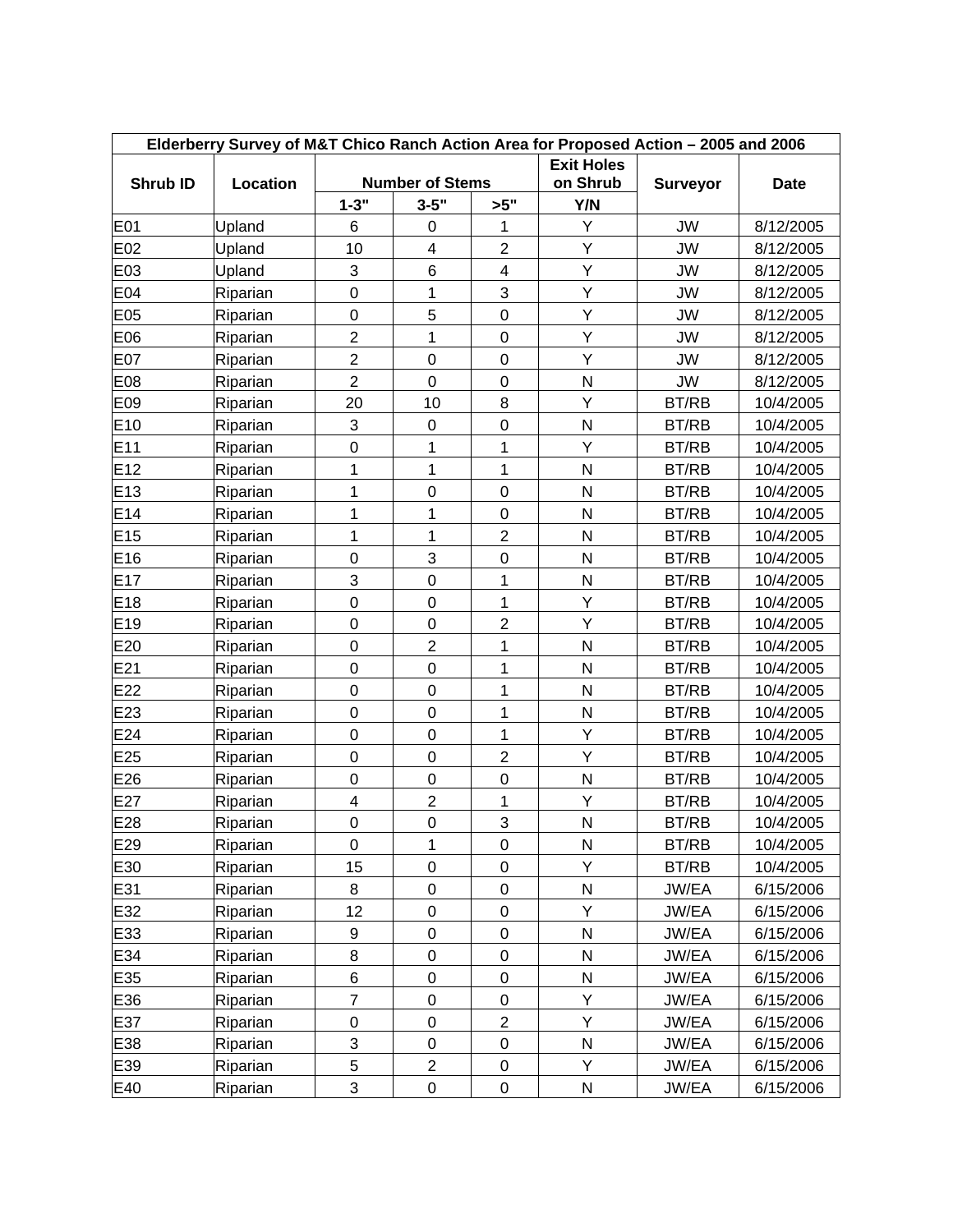| Elderberry Survey of M&T Chico Ranch Action Area for Proposed Action - 2005 and 2006 |          |                |                        |          |                               |       |           |  |  |  |  |  |
|--------------------------------------------------------------------------------------|----------|----------------|------------------------|----------|-------------------------------|-------|-----------|--|--|--|--|--|
|                                                                                      |          |                | <b>Number of Stems</b> |          | <b>Exit Holes</b><br>on Shrub |       |           |  |  |  |  |  |
| E41                                                                                  | Riparian | 0              |                        | 0        | N                             | JW/EA | 6/15/2006 |  |  |  |  |  |
| E42                                                                                  | Riparian |                |                        | 0        | N                             | JW/EA | 6/15/2006 |  |  |  |  |  |
| E43                                                                                  | Riparian |                | 3                      |          | Υ                             | JW/EA | 6/15/2006 |  |  |  |  |  |
| E44                                                                                  | Riparian |                | $\Omega$               | $\Omega$ | N                             | JW/EA | 6/15/2006 |  |  |  |  |  |
| E45                                                                                  | Riparian | 2              | $\Omega$               | 0        | N                             | JW/EA | 6/15/2006 |  |  |  |  |  |
| E46                                                                                  | Riparian |                | 0                      | 0        | N                             | JW/EA | 6/15/2006 |  |  |  |  |  |
| E47                                                                                  | Riparian |                | 1                      | 0        | N                             | JW/EA | 6/15/2006 |  |  |  |  |  |
| E48                                                                                  | Riparian | $\overline{2}$ |                        | 0        | N                             | JW/EA | 6/15/2006 |  |  |  |  |  |
| E49                                                                                  | Riparian | 3              | $\overline{2}$         | 0        | v                             | JW/EA | 6/15/2006 |  |  |  |  |  |
| E <sub>50</sub>                                                                      | Riparian | 2              | $\Omega$               | 0        | N                             | JW/EA | 6/15/2006 |  |  |  |  |  |
| E <sub>51</sub>                                                                      | Riparian | 21             | 10                     | 2        | Υ                             | JW/EA | 6/15/2006 |  |  |  |  |  |
| E <sub>52</sub>                                                                      | Riparian |                | $\Omega$               | $\Omega$ | N                             | JW/EA | 6/15/2006 |  |  |  |  |  |
| E <sub>53</sub>                                                                      | Riparian | 3              | $\Omega$               | 0        | N                             | JW/EA | 6/15/2006 |  |  |  |  |  |
| E60                                                                                  | Riparian | 2              | $\Omega$               | $\Omega$ | N                             | JW/EA | 6/15/2006 |  |  |  |  |  |
| E61                                                                                  | Riparian | $\overline{2}$ | 0                      | 0        | N                             | JW/EA | 6/15/2006 |  |  |  |  |  |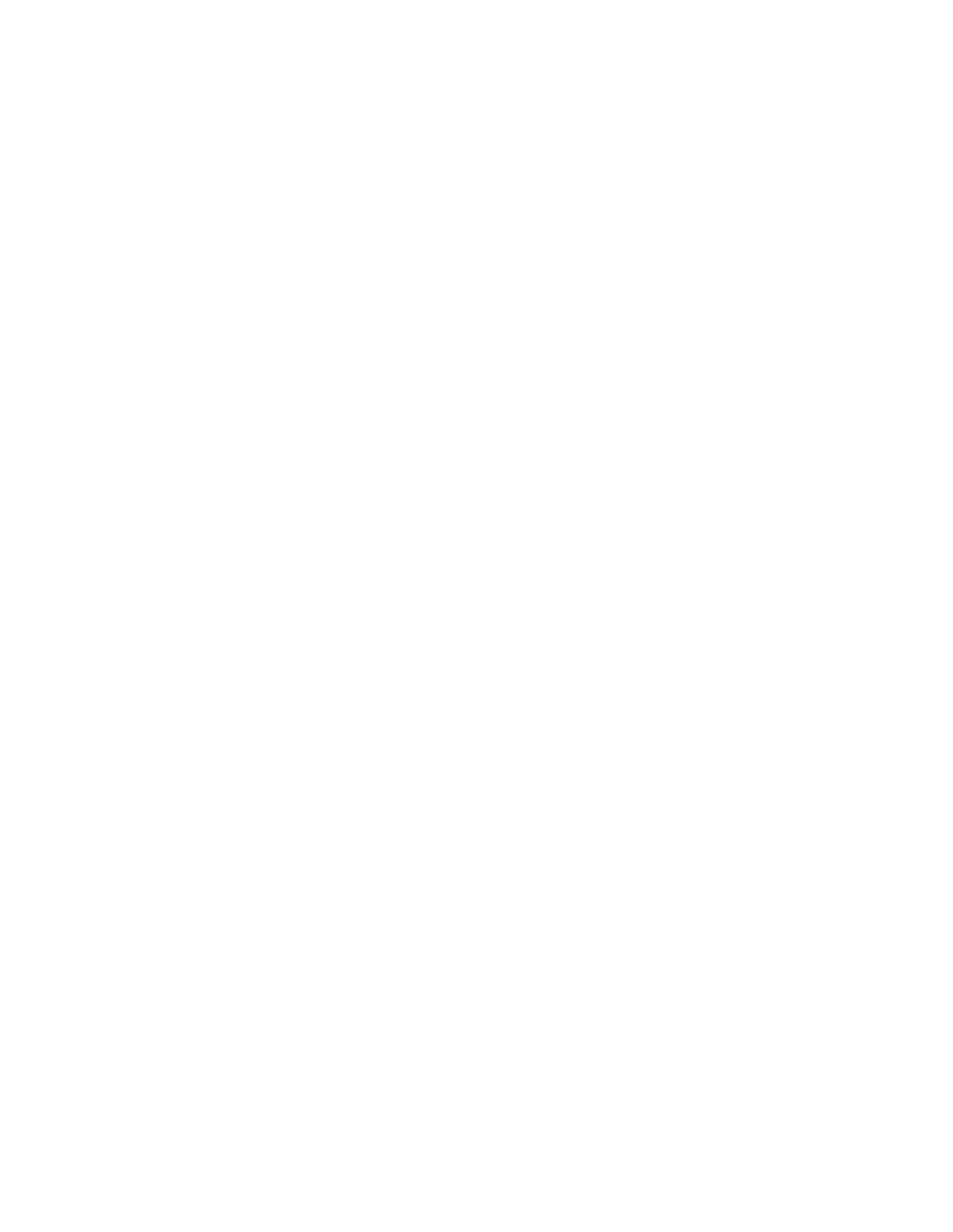### **M&T CHICO RANCH/LLANO SECO RANCHO RIPARIAN VEGETATION AND NATIVE GRASSLAND MITIGATION PLAN**

#### **MAINTENANCE OF CHANNEL ALIGNMENT RIVER MILE 192.5**

#### **RIPARIAN VEGETATION MITIGATION BACKGROUND**

#### *Status in the Proposed Action Area*

Valley-foothill riparian habitat includes all successional stages of woody vegetation, commonly dominated by willow (*Salix* spp.), Fremont cottonwood (*Populus fremontii*), valley oak (*Quercus lobata*), or western sycamore (*Platanus racemosa*), within the active and historical floodplains of low-gradient reaches of streams and rivers generally below an elevation of 300 feet.

Valley-foothill riparian vegetation at the revetment site is composed of mature native and nonnative trees occurring as an isolated patch between agricultural fields and the river's edge. This vegetation is located along the adjacent bank of the proposed longitudinal stone toe and tree revetment. Approximately 250 linear feet of remnant riparian vegetation occurs along the most highly eroded area. This stand of riparian vegetation is located on the top of a nearly vertical bank approximately 12 to 15 feet from the water surface.

Riparian forest in the Proposed Action Area has a tall overstory of deciduous broadleaf trees comprised primarily of valley oak. Other native riparian forest species include Fremont cottonwood, box elder (*Acer negundo*), Oregon ash (*Fraxinus latifolia)*, and western sycamore. Understory species in the riparian forest community include poison oak (*Toxicodendron diversilobum*), and native California blackberry (*Rubus ursinus*), wild grape (*Vitis californica*), blue elderberry (*Sambucus mexicana*) and saplings of tree species.

The distribution and extent of this habitat-type in the Pine, Rock, and Big Chico Creeks Ecological Management Unit in the early 1990s was 900 acres (CALFED 2000). There are 33.64 acres of this habitat-type in the Proposed Action Area.

#### *Project Effects*

The Project would potentially remove 1.73 acres of valley foothill riparian habitat. In addition to temporarily removing riparian nesting habitat resulting from revetment construction, the removal of riparian habitat would temporarily discontinue recruitment of instream woody material (IWM) and shaded riverine aquatic cover (SRA), which contribute to essential fish habitat (EFH). Brush revetment and riparian restoration would offset these effects by increasing the IWM to greater than pre-project levels and mitigating temporary loss of SRA. Additional SRA habitat would also be created by planting approximately 0.35 acres of riparian habitat adjacent to the revetment. However, loss of valley-foothill riparian habitat would be mitigated by replacing lost habitat at a ratio of 2:1 (two acres restored for every acre removed).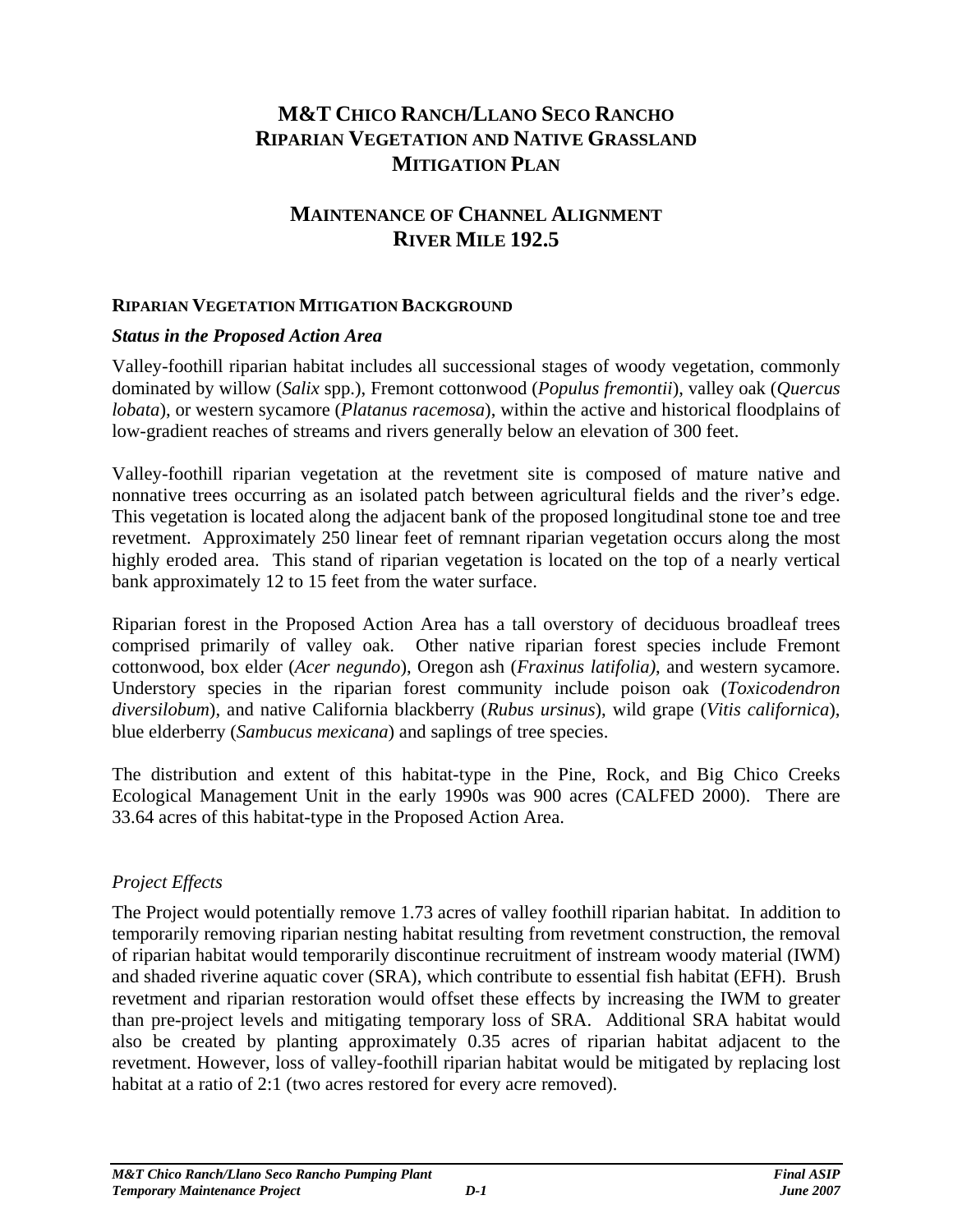#### *Conservation Measures*

The following measures are consistent with conservation measures provided in the MSCS and NCCP Determination:

- Avoid or minimize disturbance to existing riparian habitat.
- Restore or enhance 3.46 acres of valley-foothill riparian habitat for a restoration ratio of 2:1. Restoration would be conducted along the river bank where construction disturbance occurred between the bank and the revetment itself and in on the Llano Seco Rancho.
- The M&T Chico Ranch, the Llano Seco Rancho and the Sacramento River National Wildlife Refuge Complex (SNWRC) will work cooperatively to develop a plan of planting, maintenance, and management of the valley-foothill riparian restoration area. To accomplish restoration native species will be planted and species would be actively maintained and monitored for four years. Over time, habitat management and natural processes would control the species composition and overall structure of the plant communities.
- To the extent practicable, include project design features that allow for onsite reestablishment and long-term maintenance of riparian vegetation following project construction.
- Avoid or minimize construction activities during the breeding period of evaluated species that could be affected by these actions.
- Avoid or minimize direct disturbance to populations and individuals of evaluated plant species.
- Establish and protect additional populations of evaluated plant species in suitable nearby habitat areas before implementing construction activities that could affect existing populations or individuals.
- To the extent practicable, remove or exclude evaluated amphibian and reptile species from construction corridors before construction is initiated.

#### *Valley Foothill Riparian Habitat Restoration*

Valley-foothill riparian habitat within the Proposed Action Area that will be removed consists of 1.73 acres located within the Capay Unit of the SNWRC and is located along the Sacramento River adjacent to the proposed rock toe revetment. As mitigation for the removal of 1.73 acres of riparian habitat, a total of 3.46 acres of riparian habitat will be restored off-site on the Llano Seco Rancho. An additional 0.35 acres of SRA habitat riparian habitat will be created on the Capay Unit of the SNWRC between the rock toe revetment and the river bank (assumes 10-foot wide strip of habitat for the entire 1,520-foot length of the revetment). Restoration of valleyfoothill riparian habitat will include plantings of valley oak, cottonwood, sycamore, alder, ash, California grape, wild rose, buttonbush, and various species of willows. Additionally, nonnative invasive species will be selectively removed for three years to increase the likelihood of successful primary and secondary succession. The restoration will be implemented by the M&T Chico Ranch and the Llano Seco Rancho.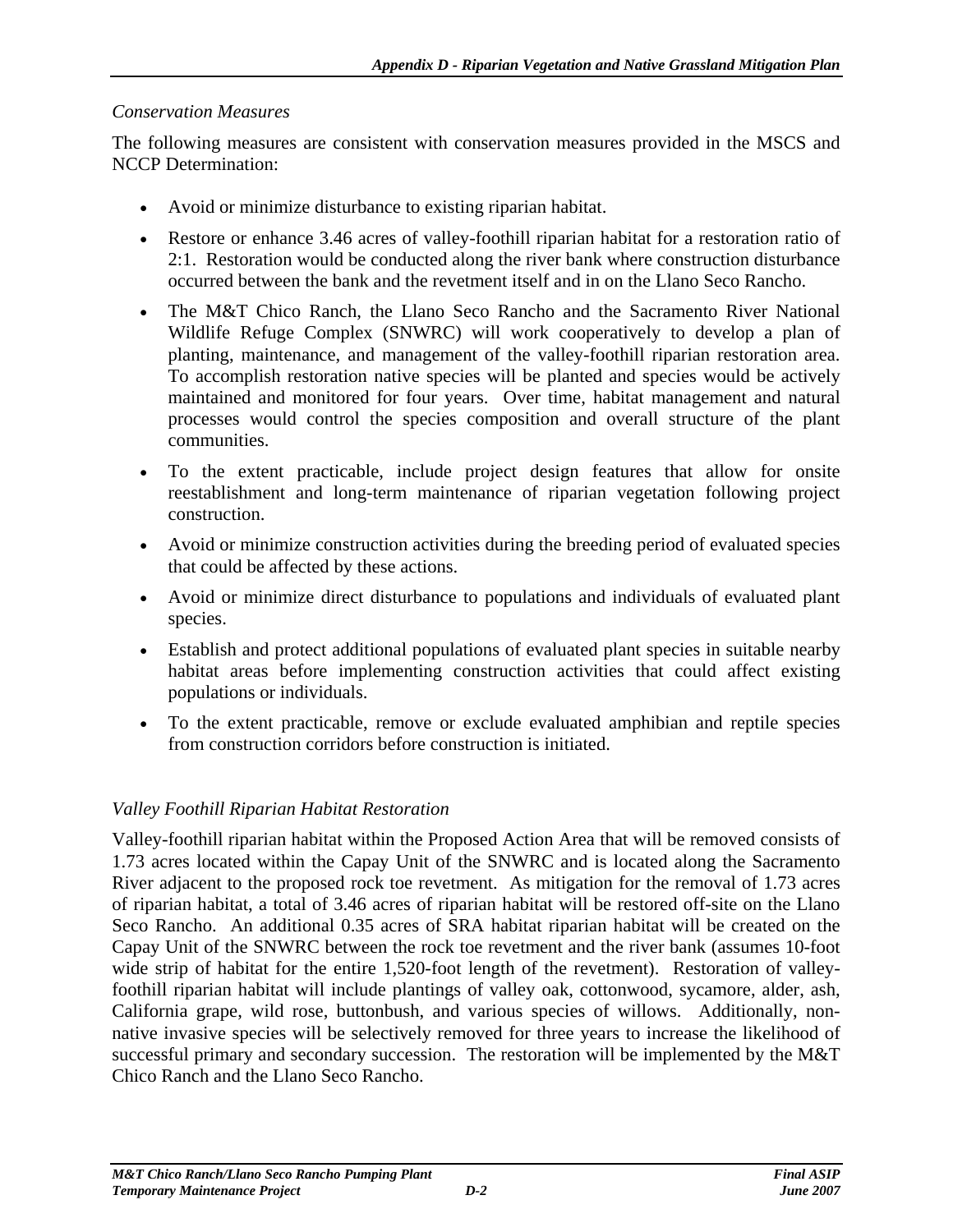#### *Restoration in the Proposed Action Area*

Approximately 0.35 acres of SRA will be created on the Capay Unit of the SNWRC between the rock toe revetment and the river bank (assumes 10-foot wide strip of habitat for the entire 1,520 foot length of the revetment). Habitat creation would begin during spring 2008. **Figure 1** shows the vicinity of the riparian habitat restoration locations and **Figure 2** shows the location of the SRA habitat restoration.

#### *Off-Site Restoration*

Approximately 3.46 acres of valley-foothill riparian habitat will be created or restored on the Llano Seco Rancho on the east bank of Sacramento River approximately 8 miles downstream of the Proposed Action Area in the area depicted in **Figure 3** or on the Llano Seco Rancho in the vicinity of the area depicted. A conservation easement or fee title could be obtained as a substitute for creating valley-foothill riparian habitat. If a conservation easement or fee title is obtained to satisfy the mitigation requirement then riparian habitat will be restored by selectively removing non-native invasive species for three years. Figure 1 shows the vicinity of riparian habitat restoration locations and Figure 3 shows the location of the off-site valley-foothill riparian habitat restoration on the Llano Seco Rancho.

### *Habitat Creation Planting Methodologies*

Prior to planting riparian vegetation species, the restoration area will be prepared by removing all existing vegetation by mechanical treatments (e.g., discing) or approved herbicidal treatments.

Valley-foothill riparian habitat will be created by planting seeds, plugs, cuttings, and containerized saplings, of local ecotypes. Prior to planting all vegetation within approximately 3 feet of the individual plant location would be removed to avoid competition for nutrients. Shrub cuttings, including arroyo, black, and sandbar willows (*Salix lasiolepis*, *S. gooddingii*, and *S. exigua*) of 0.5 to 1.5 inches in diameter and 3 to 6 feet in length will be planted in individual augered holes at depths of at least two-thirds to three quarters of the length of the cuttings. Containerized saplings will be placed into individual augered holes that are as deep as the container plus approximately four inches, and approximately twice the diameter of the container. After digging the hole and prior to placing the sapling in the hole, a small amount of prepared soil would be placed into the hole and saturated with water. Immediately prior to placing the sapling in the hole, the container would be removed and the sapling placed in the hole. The area surrounding the root ball would then be backfilled with prepared soil and saturated with water. Mulch would be placed around the tree to inhibit weed growth, retain water and help protect against frost. Herbaceous species will be broadcast seeded or planted as plugs between tree and shrub stems. Plant stock of local ecotypes will be obtained from a local native plant nursery. **Table 1** lists plant propagation methods (container, cutting, plug, drilling) used for each species. Container plants are raised from seeds or cuttings collected from the Sacramento River floodplain and have been propagated by CSU Chico, Floral Native Nursery, and Hedgerow Farms for planting as seedlings. Willow and cottonwood cuttings refer to branches approximately 1" in diameter that are cut from mature cottonwood and willow trees and planted directly into soil. Cuttings are taken no more than 5 days prior to planting and soaked for 24 hours before being planted. Phase 1 overstory and understory plants will be hand planted during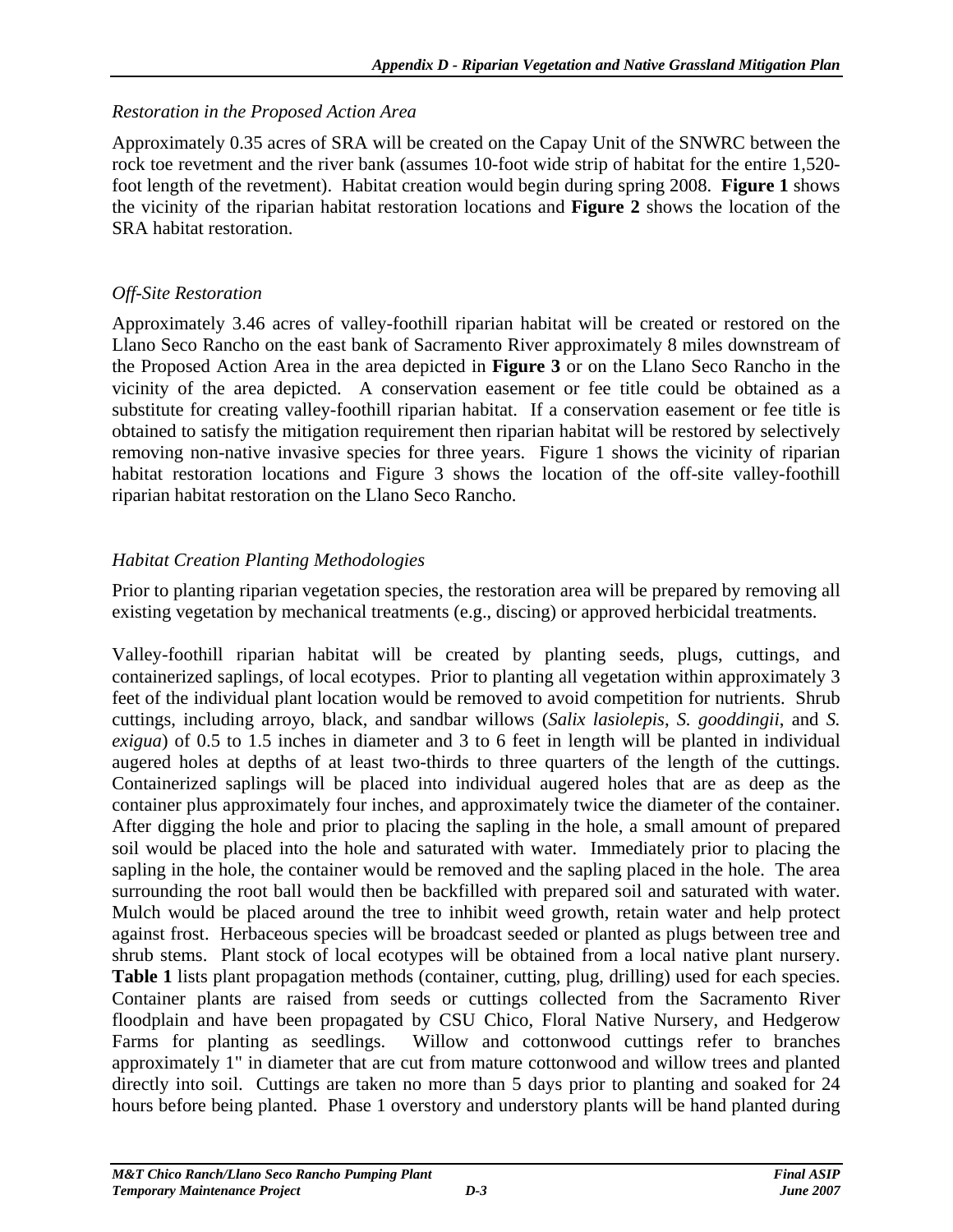$100 - 1111$ وجاد Red Bluff Sacramento River NWR Llano Seco Rancho Tenan **TES** Sitund Hamilton Say Snissi Capay Unit Jano Seco Rancho Boundar Llano Seco Ranch TNC Easement **USFWS Easement** USFWS Ownership CDFG Ownership 162 0 **Willelas** Llano Seco Rancho  $\Omega$ 20 Williams Muryadill  $\overline{45}$ 

fall of Year 1. Phase 2 understory grass seed will be directly seeded with a rangeland drill during fall of Year 2.

**Figure 1: Riparian habitat restoration vicinity.**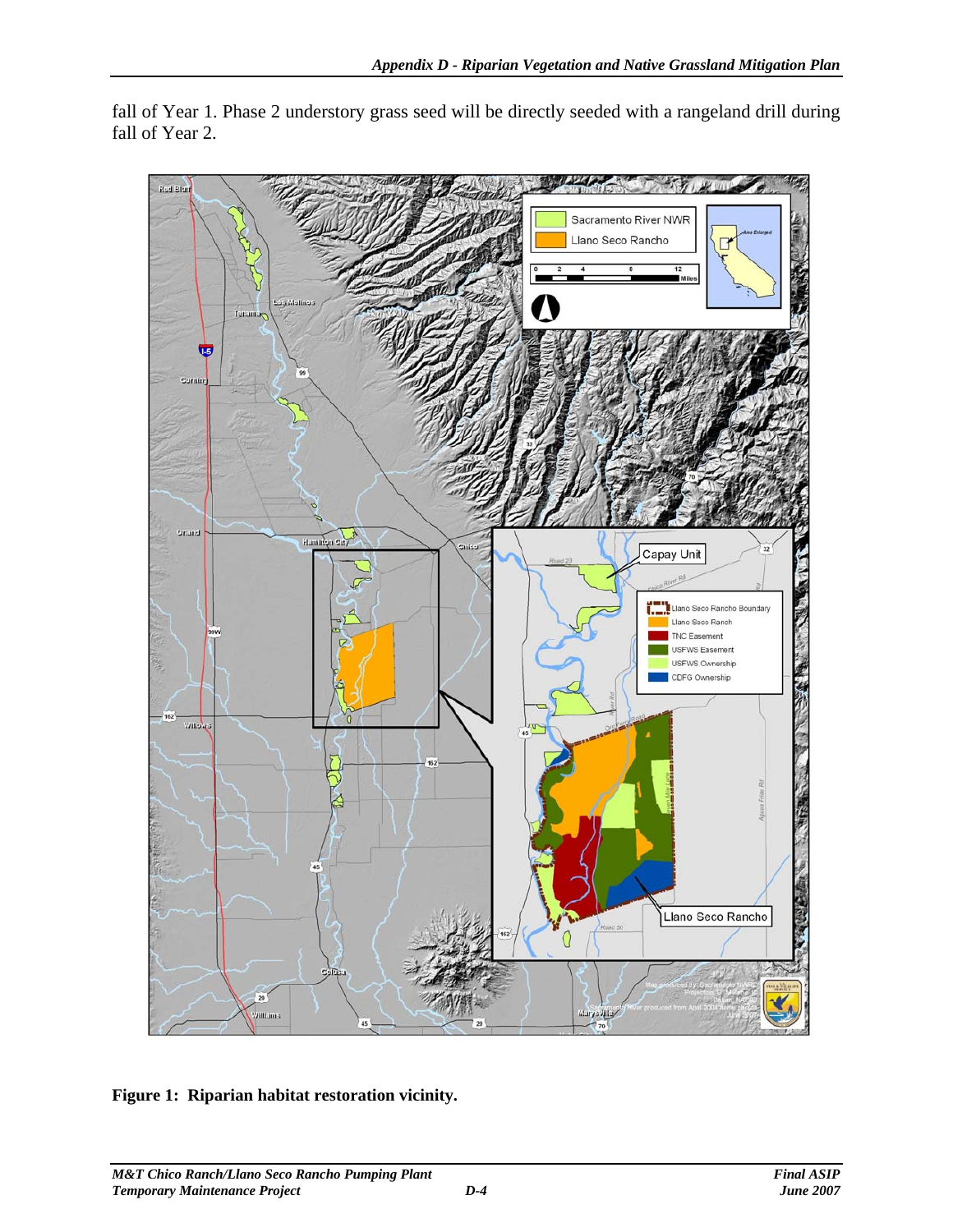

**Figure 2: SRA habitat mitigation location within the Proposed Action Area**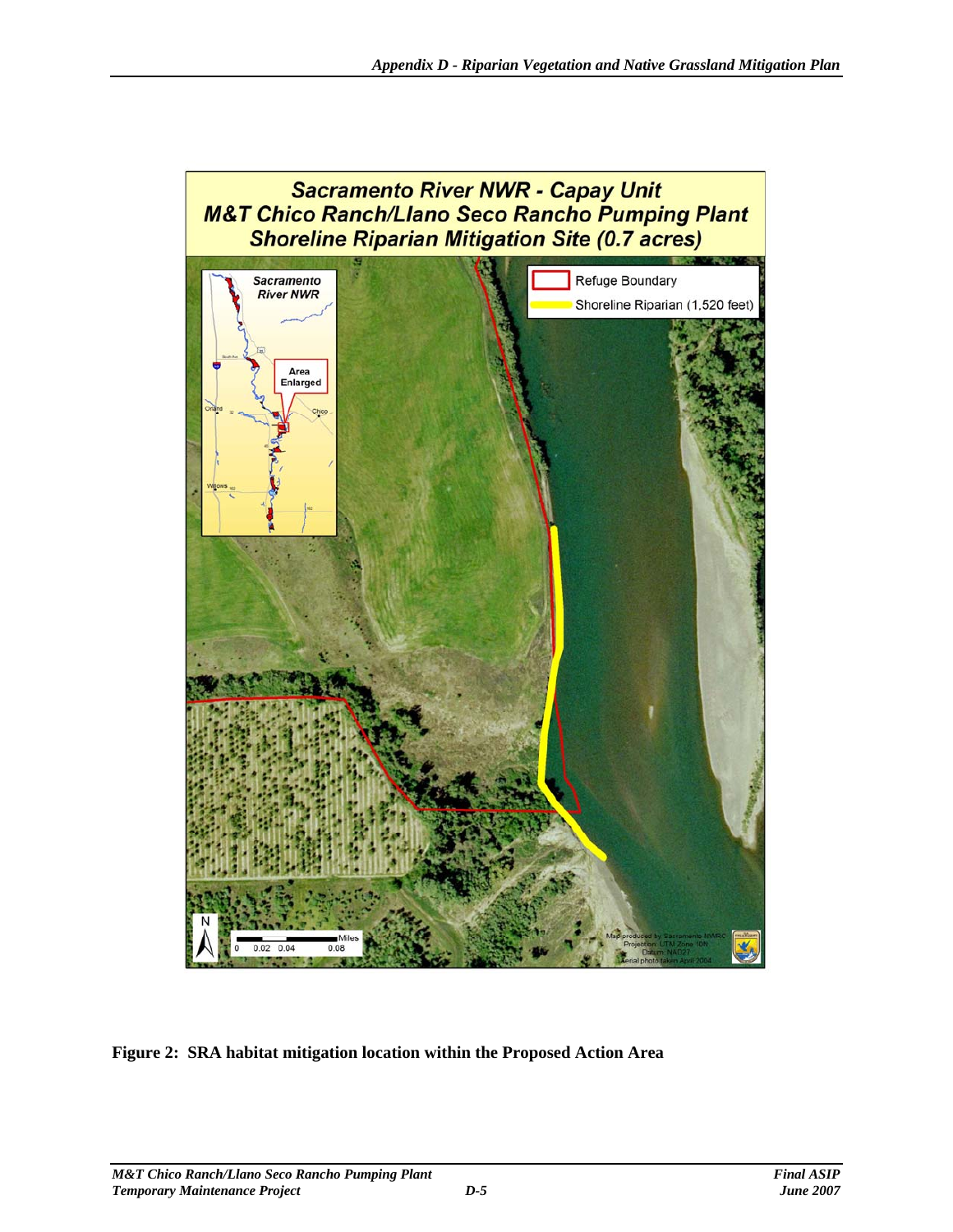

**Figure 3: Valley-foothill riparian habitat off-site restoration location within the Llano Seco Rancho.**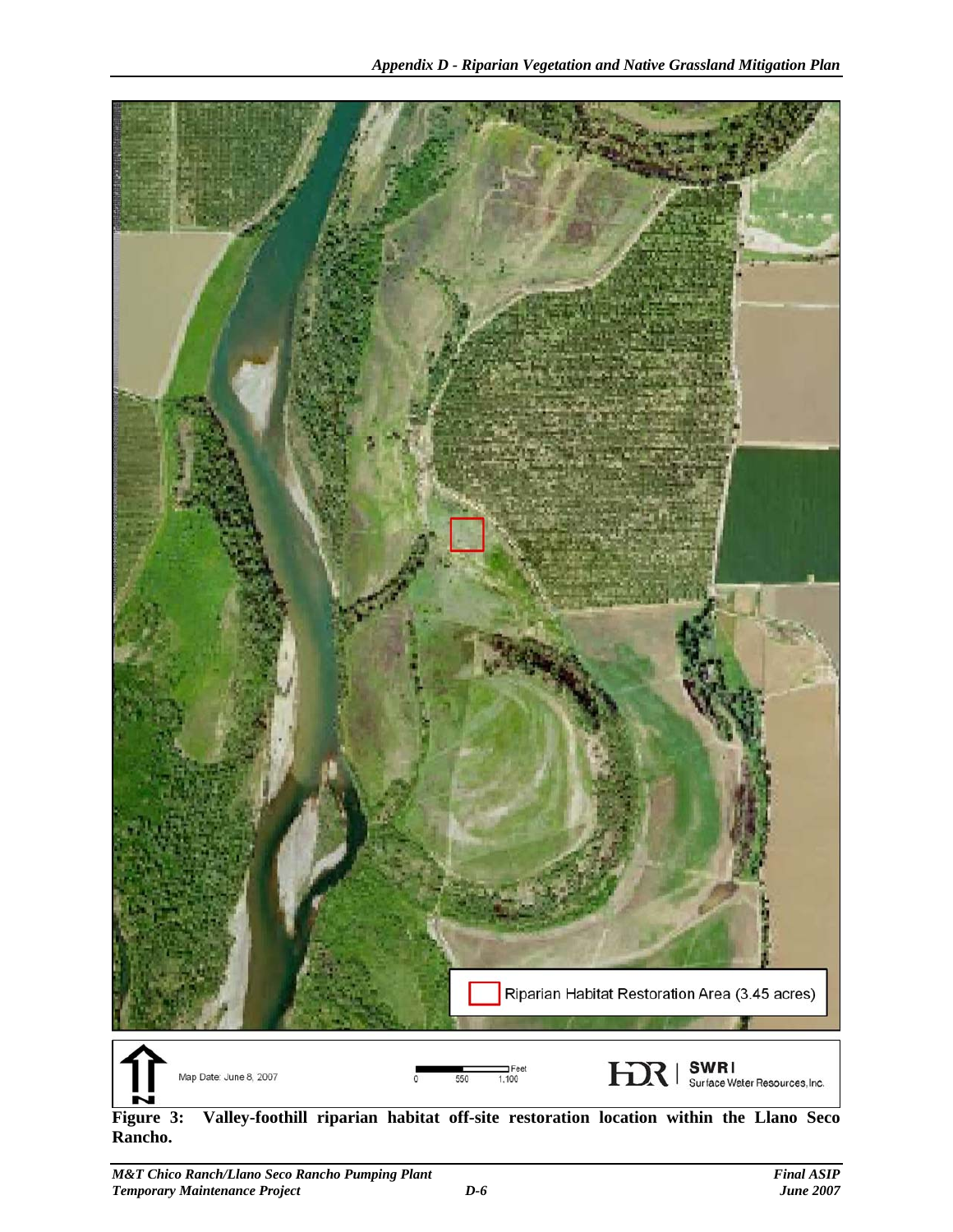|                       | <b>Shoreline Plant Community</b> | Cottonwood-Willow-Sycamore-Alder Riparian |                  |              |             |  |  |  |  |  |
|-----------------------|----------------------------------|-------------------------------------------|------------------|--------------|-------------|--|--|--|--|--|
|                       | <b>Acres</b>                     | 0.35                                      |                  |              |             |  |  |  |  |  |
| Vegetation            |                                  |                                           |                  |              |             |  |  |  |  |  |
| <b>Structure/Form</b> | <b>Plant</b>                     | <b>Species</b>                            | <b>Frequency</b> | <b>Total</b> | Propagation |  |  |  |  |  |
| Overstory             | Fremont cottonwood               | Populus fremontii                         | 15%              | 28           | cutting     |  |  |  |  |  |
|                       | Western sycamore                 | Platanus racemosa                         | 15%              | 28           | container   |  |  |  |  |  |
| <b>Midstory</b>       | Arroyo willow                    | Salix lasiolepis                          | 30%              | 55           | cutting     |  |  |  |  |  |
|                       | Sandbar willow                   | Salix exigua                              | 30%              | 55           | cutting     |  |  |  |  |  |
|                       | White alder                      | Alnus rhombifolia                         | 10%              | 18           | cutting     |  |  |  |  |  |
| <b>Total</b>          |                                  |                                           | 100%             | 184          |             |  |  |  |  |  |
| <b>Sedges</b>         | Santa Barbara sedge              | Carex barbarae                            | herbaceous       | 185          | plug        |  |  |  |  |  |

| Table 1: Representative valley-foothill riparian vegetation plant species utilized for restoration of |  |
|-------------------------------------------------------------------------------------------------------|--|
| lost habitat by vegetation zone.                                                                      |  |

|                       | <b>Riparian Floodplain Community</b>   | Valley Oak-Elderberry Riparian Woodland |                  |              |             |
|-----------------------|----------------------------------------|-----------------------------------------|------------------|--------------|-------------|
|                       | <b>Acres</b>                           | 3.46                                    |                  |              |             |
|                       | <b>Canopy Density</b><br>(plants/acre) | 264                                     |                  |              |             |
|                       | <b>Herbaceous Density</b>              | 112                                     |                  |              |             |
|                       | <b>Number of Locations</b>             | 1,056                                   |                  |              |             |
| Vegetation            |                                        |                                         |                  |              |             |
| <b>Structure/Form</b> | Plant                                  | <b>Species</b>                          | <b>Frequency</b> | <b>Total</b> | Propagation |
| <b>Overstory</b>      | Valley oak                             | Quercus Iobata                          | 20%              | 211          | container   |
|                       | Western sycamore                       | Platanus racemosa                       | 18%              | 190          | container   |
|                       | Mule fat                               | Baccharis salicifolia                   | 5%               | 53           | cutting     |
|                       | Box elder                              | Acer negundo                            | 5%               | 52           | container   |
| <b>Midstory</b>       | Elderberry                             | Sambucus mexicanus                      | 35%              | 370          | cutting     |
|                       | Coyote brush                           | Baccharus pilularis                     | 5%               | 53           | cutting     |
|                       | California rose                        | Rosa californica                        | 5%               | 53           | container   |
| <b>Understory</b>     | California blackberry                  | Rubus ursinus                           | 7%               | 74           | container   |
| Total                 |                                        |                                         | 100%             | 1,056        |             |
|                       |                                        |                                         |                  |              |             |
| <b>Grasses</b>        | Deergrass                              | Muhlenbergia rigens                     | 25%              | 264          | plug        |
|                       | Creeping ryegrass                      | Leymus triticoides                      | 15%              | 158          | plug        |
|                       | Mugwort                                | Artemisia douglasiana                   | 18%              | 190          | container   |
|                       | California goldenrod                   | Solidago californica                    | 15%              | 158          | container   |
|                       | Hoary nettle                           | Urtica dioecia                          | 8%               | 84           | container   |
| <b>Forbs</b>          | Evening primrose                       | Oenothera hookerii                      | 7%               | 74           | container   |
| <b>Vines</b>          | California pipevine                    | Aristolochia californica                | 4%               | 42           | container   |
|                       | Clematis                               | Clematis ligusticifolia                 | 4%               | 42           | container   |
|                       | California grape                       | Vitis californica                       | 4%               | 42           | container   |
| <b>Total</b>          |                                        |                                         | 100%             | 1,054        |             |

The following specific planting procedures will be utilized to help increase chances of sapling and larger tree survival:

- 1. Plant materials should be kept in the shade prior to planting.
- 2. Any roots showing tendencies to circle the root ball should be cut vertically to prevent root girdling.
- 3. Soil should be packed firmly around the root mass while the plant is pulled slightly up resulting in the root collar being even with the surrounding terrain to avoid "j" rooting and air pockets (National Tree Trust 1997).

The species distribution of the created valley-foothill riparian habitat is dependent on the inundation frequency (distance from the water) with semi-aquatic herbaceous and shrub species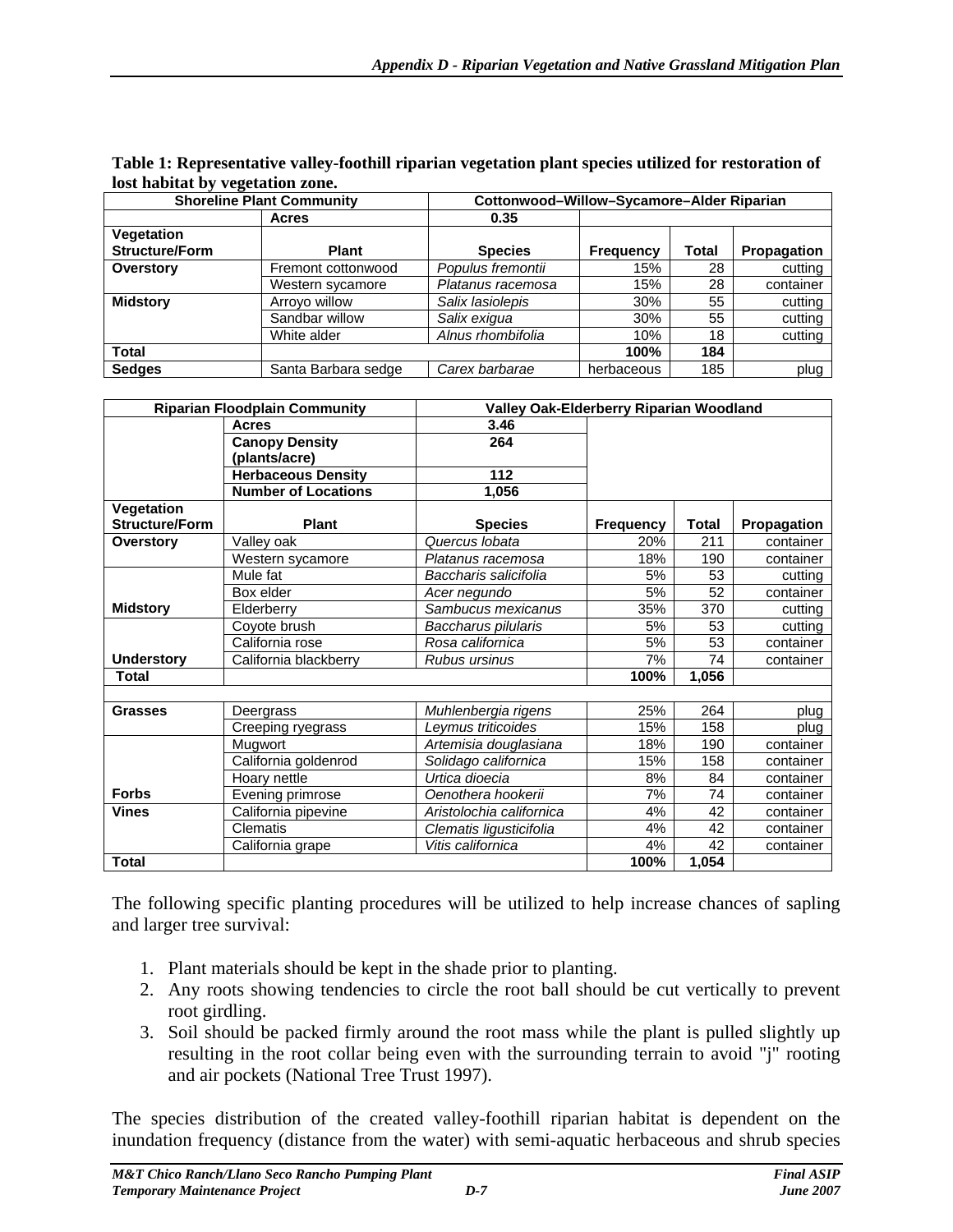such as sedges and willows in a zone closest to the water and less hydrophilic species such as valley oaks in a floodplain zone less prone to frequent inundation farther from the water. The species compositions on each of the mitigation sites (the Capay Unit of the SRNWR and the Llano Seco Rancho) would vary based on inundation frequency. Additionally, because river water surface elevations and the lateral extent of the water's edge are dependent on flow and sitespecific geomorphology, the width of each vegetation zone and the elevations at which each vegetation zone begin and end also are site-specific, and would be determined prior to planting. Table 1 describes typical species in each vegetation zone.

#### *Vegetation Planting Timeline*

Plantings will occur during the spring (March through May) or during the fall (Late September through November) while the plants are still dormant. When seedlings are planted during late fall, the ground should have adequate moisture and soil temperature should not be below 45 degrees Fahrenheit. Plants may be mulched to help protect from freezing in the winter months (Rogue Valley Council of Governments 2004). Phase 1 overstory and understory plants will be hand planted during fall of Year 1. Phase 2 understory grass seed will be directly seeded with a rangeland drill during fall of Year 2.

#### *Weed Control*

Methods: This site has annual rye grass (*Lolium perenne*), Johnson grass (*Sorghum halepense*), morning glory (*Calystegia* sp.), chickweed (*Cerastium* sp), and other problematic weeds that will inhibit native plant growth if unchecked. Control efforts will concentrate on controlling these noxious weeds. Aggressive control by mowing, disking, and glyphosate application will control these weeds.

Standards: The height and vigor of weeds on restoration sites has a direct effect on the growth and survival of the cultivated riparian plants. The objective of this vegetation plan is to optimize growth of the riparian species past a point where they can compete effectively with the exotic plants because larger riparian plants less affected by weeds. Specifically, after the site has been planted, weeds should be treated (sprayed with herbicides on the planting strips and mowed in between the planting strips) prior to flowering, and should be continued for the three years.

The standards for weed control are listed as follows:

- First year after planting**:** Weed height within the rows and planting strips is kept to less than 6." Weed stem density within the strips should be less than  $10/m^2$ .
- Second year after planting**:** Weed height within the planting rows and strips is kept to less than 6,"which should allow directly seeded native grasses to begin to dominate the site and compete with the non-native weeds.
- Third year after planting**:** Weed height within the planting rows and strips is kept to less than 6," which should allow directly seeded native grass to dominate the site and compete with the non-native weeds.
- Herbicide Use: Herbicide applications will be prescribed by a state-licensed PCA (pest control advisor) and applied by state-licensed applicators. Herbicide use will be reported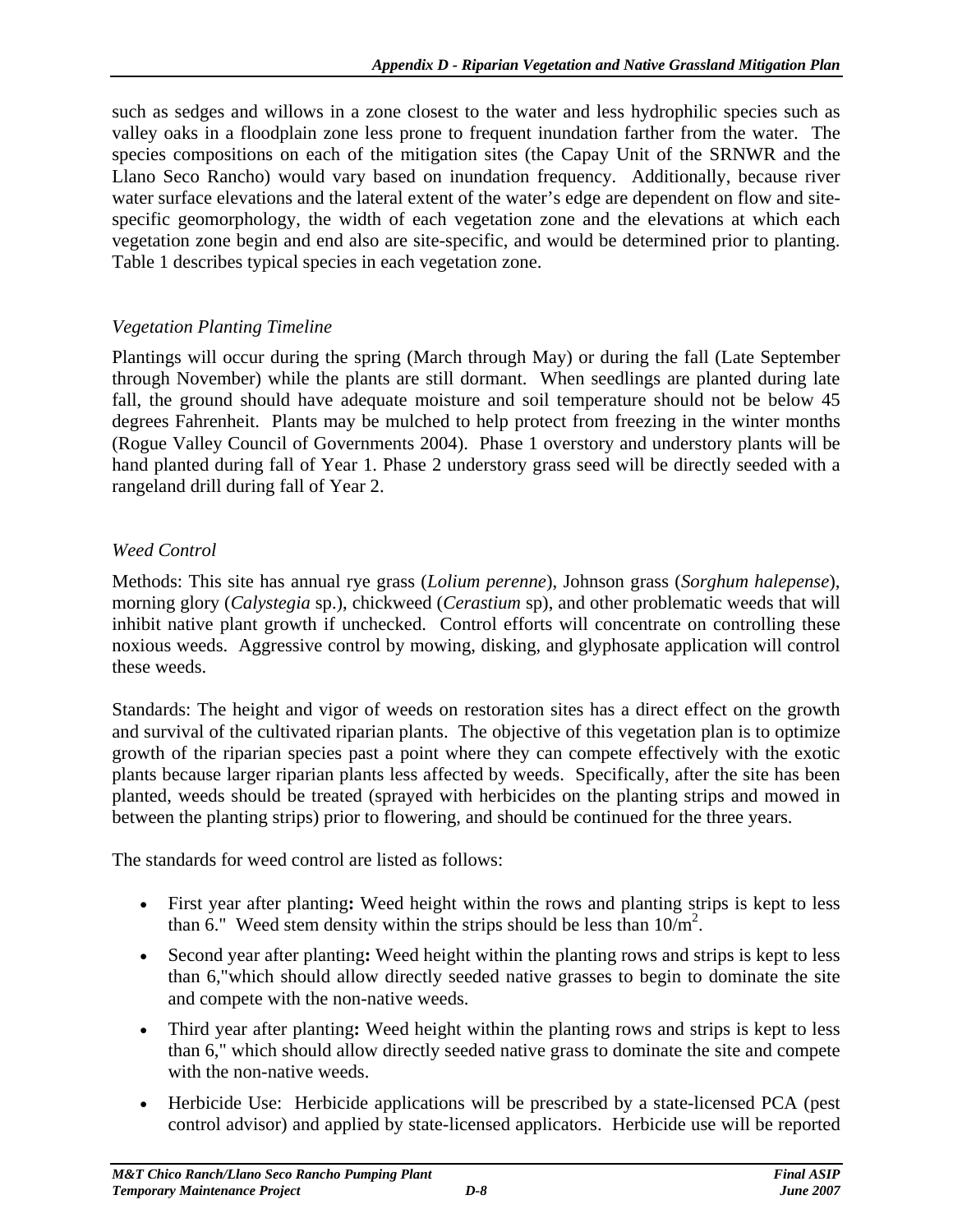monthly to the County as required by state and county law. Weed control will be conducted year round.

During years subsequent to the first year of planting (i.e., 2009 through 2012), replanting of trees, shrubs, and herbaceous understory species will occur as needed to reach a survival goal of 60 percent after 5 years for the shoreline community and 80 percent for the riparian floodplain community. Specifically, if individual plants do not survive, larger individuals, which are more likely to persist, will be planted in place of those individuals. Consequently, if adequate survival and recruitment is occurring, little subsequent planting would be conducted. **Table 2** shows the timeline of riparian vegetation restoration.

| <u>raoic al Thuchne for Ripartan</u> y egetation Restoration mugation Tashs |   |    |      |                            |      |    |    |      |   |    |      |   |   |    |      |   |   |    |    |   |
|-----------------------------------------------------------------------------|---|----|------|----------------------------|------|----|----|------|---|----|------|---|---|----|------|---|---|----|----|---|
| <b>Task</b>                                                                 |   |    | 2008 |                            | 2009 |    |    | 2010 |   |    | 2011 |   |   |    | 2012 |   |   |    |    |   |
|                                                                             | W | Sp | Su   | F                          | W    | Sp | Su | F    | W | Sp | Su   | F | W | Sp | Su   | F | W | Sp | Su | F |
| Prepare                                                                     |   | v  |      | v                          |      | v  |    | v    |   | v  |      | v |   | V  |      | v |   | V  |    | v |
| Area                                                                        |   |    |      |                            |      |    |    |      |   |    |      |   |   |    |      |   |   |    |    |   |
| Transplant                                                                  |   | V  |      | v                          |      | V  |    | v    |   | V  |      | V |   | v  |      | V |   | V  |    | v |
| Trees                                                                       |   |    |      |                            |      |    |    |      |   |    |      |   |   |    |      |   |   |    |    |   |
| Transplant                                                                  |   | V  |      | v                          |      | v  |    | v    |   | V  |      | v |   | V  |      | v |   | v  |    | v |
| shrubs                                                                      |   |    |      |                            |      |    |    |      |   |    |      |   |   |    |      |   |   |    |    |   |
| Transplant                                                                  |   | V  |      | V                          |      | v  |    | v    |   | V  |      | V |   | V  |      | V |   | v  |    | v |
| vines                                                                       |   |    |      |                            |      |    |    |      |   |    |      |   |   |    |      |   |   |    |    |   |
| Seed                                                                        |   | V  |      | $\boldsymbol{\mathcal{U}}$ |      | V  |    | V    |   | V  |      | V |   | V  |      | V |   | V  |    | v |
| <b>Plant Plugs</b>                                                          |   | V  |      | v                          |      | V  |    | V    |   | V  |      | v |   | V  |      | V |   | V  |    | v |
| Remove                                                                      | v | V  | v    | V                          | v    | v  | v  | v    | ✔ | v  | V    | v | ✔ | V  | ✔    | J | v | V  | V  | V |
| Non-Native                                                                  |   |    |      |                            |      |    |    |      |   |    |      |   |   |    |      |   |   |    |    |   |
| Vegetation                                                                  |   |    |      |                            |      |    |    |      |   |    |      |   |   |    |      |   |   |    |    |   |
| (mowing/sp                                                                  |   |    |      |                            |      |    |    |      |   |    |      |   |   |    |      |   |   |    |    |   |
| raying)                                                                     |   |    |      |                            |      |    |    |      |   |    |      |   |   |    |      |   |   |    |    |   |
| Irrigate                                                                    | v | V  | V    | V                          | V    | v  | V  | V    | V | V  | V    | V | V | V  | V    | V | V | v  | V  | v |
| Monitor<br>&                                                                |   |    |      |                            | V    | v  | V  | ✔    | v | v  | V    | v | ✔ | v  | v    | J | v | v  | V  | v |
| Report                                                                      |   |    |      |                            |      |    |    |      |   |    |      |   |   |    |      |   |   |    |    |   |

**Table 2: Timeline for Riparian Vegetation Restoration/Mitigation Tasks** 

*Note: Planting during years subsequent to 2008 would occur only to replace plants that did not survive from year-to-year if deemed necessary to maintain performance standards.* 

#### *Site-Specific Vegetation Distribution*

The distribution of individual species within each restoration site (on- and off-site) would be site specific and specific to each community at the Llano Seco Rancho site. However, the plant layout at each site would mimic natural riparian habitat to the extent possible by distributing plant species in clusters with adequate spacing for root development. The density of plants in each community is listed in Table 1, above. The specific distribution of the plants in each community depends on site specific conditions and will be determined during planting.

#### *Habitat Restoration on a Conservation Easement/Fee Title*

If lands available for restoration within the Llano Seco Rancho already contain riparian habitat, the existing riparian habitat would be restored by removing non-native species and planting native species, as necessary. Native species will be planted as described in *Habitat Planting Methodologies*, above. Additionally, if native species are planted, monitoring and habitat maintenance would occur on the timeline presented in Table 2, above. If no planting of native vegetation is required, then riparian habitat will be restored by selectively removing non-native invasive species for 3 years.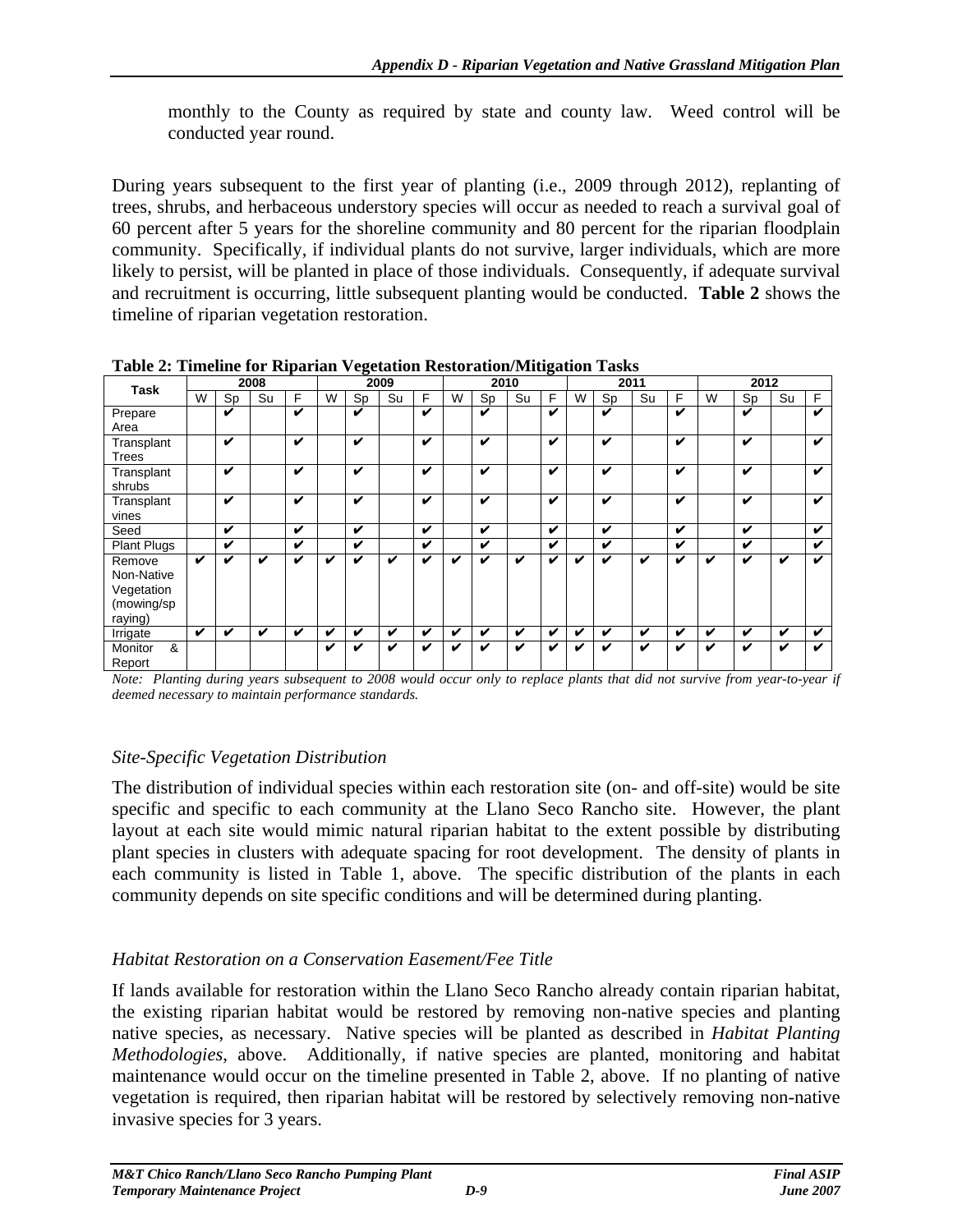#### *Care and Handling of Plant Materials*

The Contractor will handle all materials professionally to ensure that plants and related materials are not damaged during shipping, handling, and storage. All plants and related supplies will be stored in such a manner as to prevent damage from sunlight, moisture, or contact with vehicles, equipment, and tools. Plants that have become wet, moldy, or otherwise damaged in transit or in storage will not be acceptable for mitigation plantings and will be required to be replaced.

#### *Irrigation*

Generally, it is recommended that irrigation be provided for the first three to five years after planting to ensure plant viability. The planting sites will be irrigated using trucked watering, spray, or surface drip irrigation systems, depending on the site specific conditions. The plantings should be irrigated regularly (i.e., twice a week) through the first and second spring and summer following planting, at least once every other week during year three, and at least one each months from April through August during years four and five. Irrigation frequency may be modified, however, in response to season, frequency and amount of precipitation, and base on observations of overall plant health. Irrigation methods should encourage root growth to a depth that will provide adequate soil moisture to maintain plants without irrigation. Over-watering could encourage shallow rooting and dependence on irrigation for continued survival (City of Sacramento 2003).

If riparian restoration occurs on levee slopes, all methods of irrigation will conform to the following State Reclamation Board criteria:

- Surface low pressure drip irrigation systems may be used on either the landside or waterside levee slope.
- Any water applied to vegetation on the levee slope by any means must be controlled to prevent erosion of the levee slope.

#### *Monitoring*

The M&T Chico Ranch, Llano Seco Rancho and the USFWS SRNWR are responsible for overseeing implementation of planting and monitoring of revegetation on the SRNWR and Llano Seco Rancho. As part of the monitoring requirements, the M&T Chico Ranch, Llano Seco Rancho and the SRNWR will be required to report to state resource agencies regarding the success of the plantings and any need for remedial actions. USFWS SRNWR, as the federal lead agency for the channel maintenance project is responsible for ensuring that the monitoring reports also are provided to the National Marine Fisheries Service to satisfy the terms and conditions of the incidental take permit for the project. The following metrics will be used to monitor the riparian habitat created:

- **Percent survival**: The number of established trees and shrubs that were planted during the initial planting will be determine during each of the five years in the monitoring timeline (Table 2).
- **Plant vigor**: During the each of the 5 monitoring years, 25 percent of the plantings in each mitigation area will be randomly selected and measured to determine canopy size,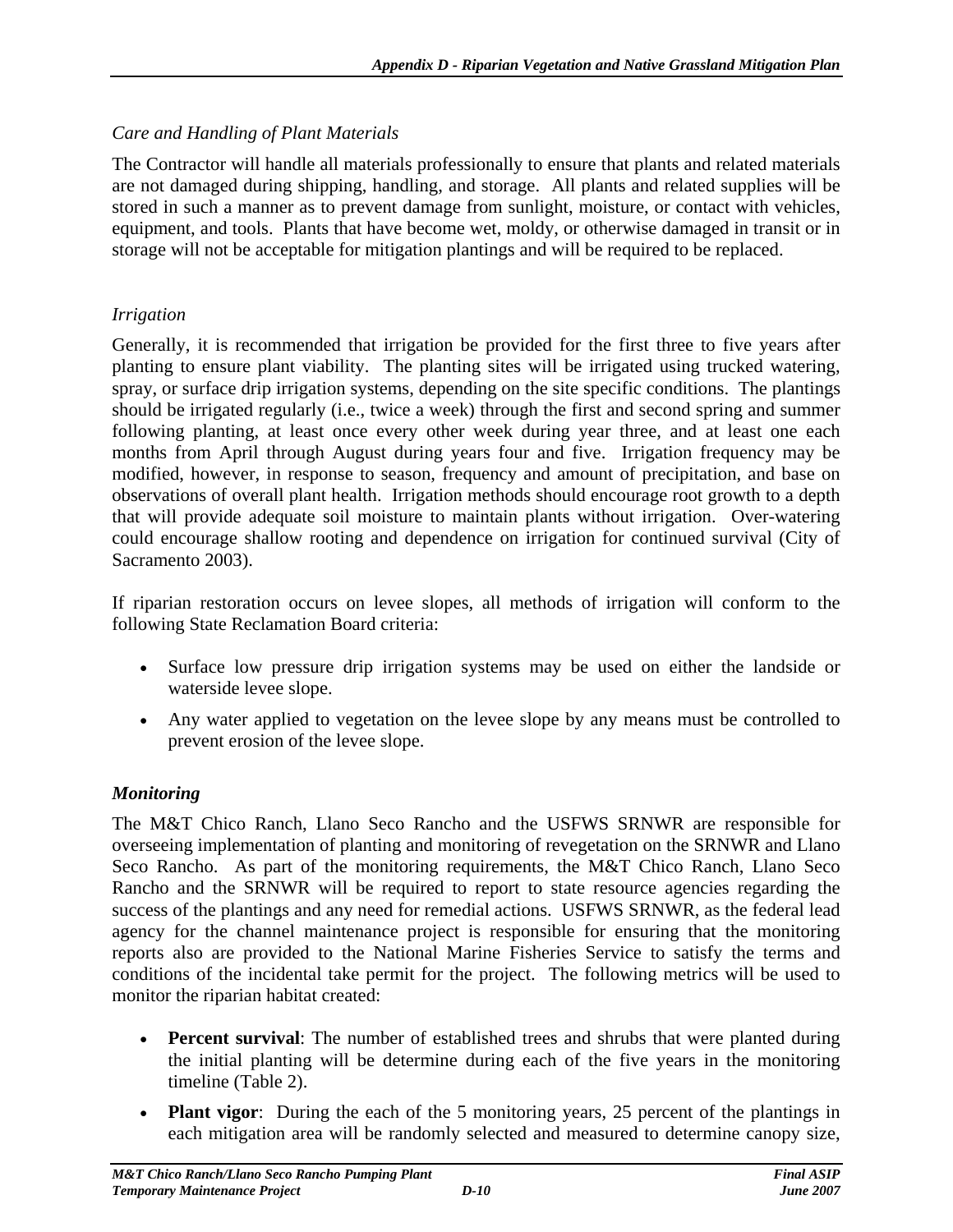stem diameter at stem midpoint (diameter at breast height [dbh] for trees 4 feet and taller), and height. Plant vigor will be rated as excellent, good, fair, or poor.

- **Percent Linear Closure**: After the fifth year of monitoring (2013) the percent linear closure will serve as the performance standard for the plantings in the created habitat area (s). Percent linear closure will be determined by measuring the percent of drainage length that is beneath the riparian species canopy.
- **Photographic Documentation**: Photographic documentation sampling points will be identified and established for the mitigation areas to provide a visual record of plant growth and canopy closure after planting. Sampling points will be established before mitigation is implemented, and locations will be identified in the first-year monitoring report.

#### *Performance Standards*

Mitigation would be considered successful if the shoreline communities on the SRNWR and the Llano Seco Rancho maintained 60 percent survival and the riparian floodplain community on the Llano Seco Rancho maintained 80 percent survival after five years.

#### *Budget*

The cost estimate, including current costs from implementation of riparian habitat mitigation through completion of monitoring year five is approximately \$21,000.

#### *Grassland Mitigation Background*

#### *Status in the Proposed Action Area*

Grassland habitat includes vegetation communities dominated by native and non-native annual and perennial grasses and forbs, including non-irrigated and irrigated pastures. Grassland habitat borders the work area, staging and storage area, and a portion of the access roads.

The distribution and extent of this habitat type in the Pine, Rock, and Big Chico creeks Ecological Management Unit in the early 1990s was 37,600 acres (CALFED 2000). There are 5.23 acres of this habitat-type in the Proposed Action Area.

#### *Project Effects*

The Project would potentially remove 1.75 acres of Grassland habitat where it occurs adjacent to and within the proposed staging and storage area, and within the rock to revetment work area. The temporary loss of grassland to provide access/staging for heavy machinery for bank revetment would temporarily reduce habitat value within the site. However, removed grassland would be restored at a ratio of 1:1 at an area within the Capay Unit and additional 6.8 acres of native grassland will be restored at the Rio Vista Unit of Sacramento River National Wildlife Refuge (SRNWR).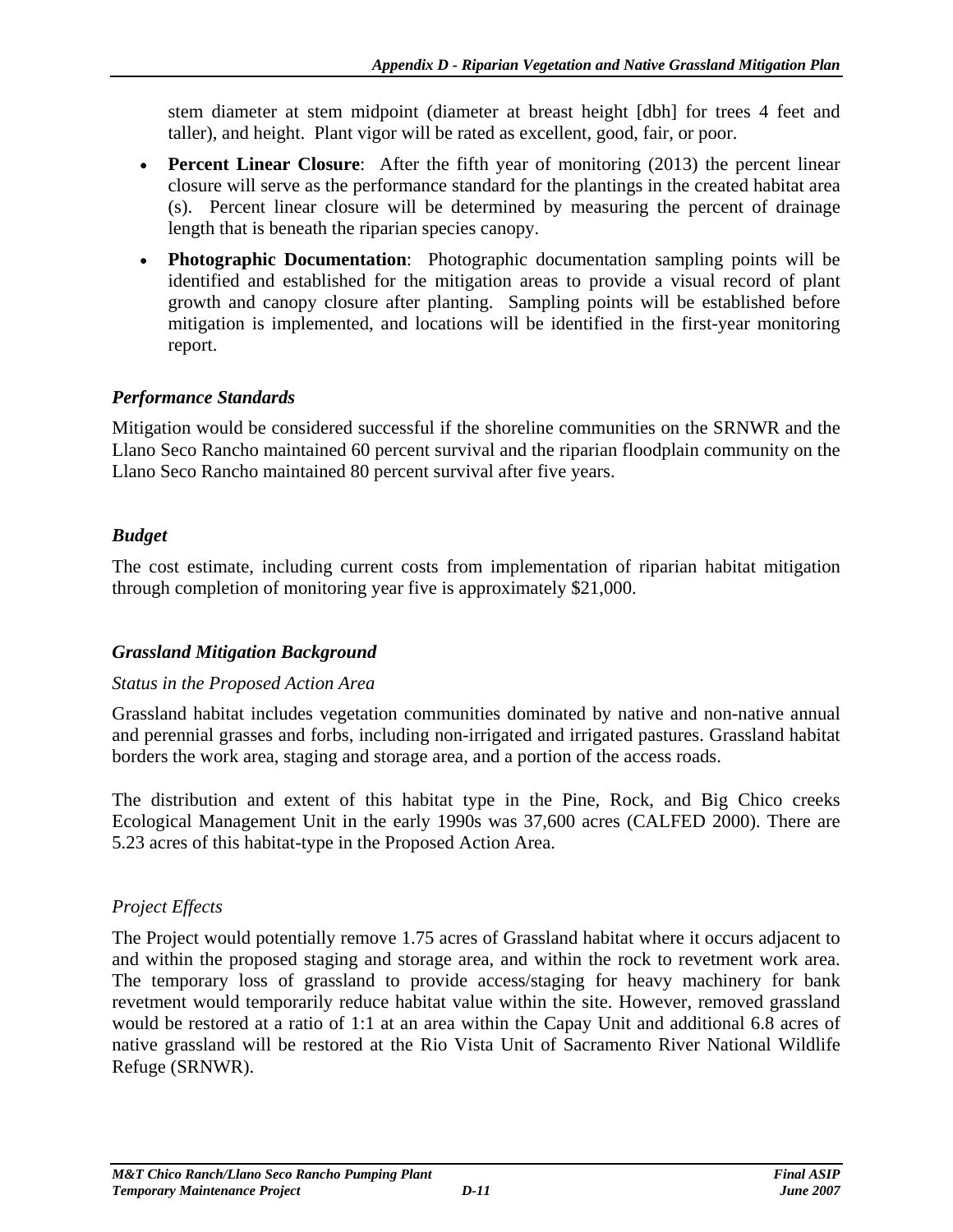#### *Conservation Measures*

The following measures are consistent with conservation measures provided in the MSCS and NCCP Determination:

- Restore or enhance 1.75 acres of Grassland habitat for a mitigation ratio of 1:1 on site. Restore and additional 6.8 acres of native grassland at the Rio Vista Unit of SRNWR.
- The M&T Chico Ranch, Llano Seco Rancho, and the SNWRC will work cooperatively to develop a plan for restoring grassland habitat. To accomplish restoration, native species would be planted and actively maintained and monitored for 3 years. Over time, habitat management and natural processes would control the species composition and overall structure of the plant communities.
- Avoid or minimize construction activities during the breeding period of evaluated species that could be affected by these actions.
- Avoid or minimize direct disturbance to populations and individuals of evaluated plant species.
- Establish and protect additional populations of evaluated plant species in suitable nearby habitat before implementing construction activities that could affect existing populations or individuals.
- Restore area with native grasses after construction is completed in the fall.

#### *Capay Unit Native Grassland Restoration Description*

The restoration area consists of 1.75 acres located within the Capay Unit and is located along the Sacramento River within the Proposed Action Area. Much of the area impacted consists of native grasses and forbes. **Figure 4** shows the vicinity of the grassland restoration areas. **Figure 5** shows the location of the grassland restoration area in the Proposed Action Area within the Capay Unit of the SRNWR. Yellow star-thistle (*Centaurea solstitialis*) and Johnson-grass (*Sorghum halepense*) are currently the primary invasive species threat and the targets for weed control for this project. The 1.75 acre grassland restoration project utilizes a combination of prescribed fire, mechanical treatments, approved herbicide applications, and native grass seeding to control these invasive species and establish native grassland at this site. The project has a revegetation component, which includes seeding native species and local ecotypes of blue wildrye (*Elymus glaucus*), creeping wildrye (*Leymus triticiodies*), and mugwort (*Artemisia douglasiana*). Control of invasive species will increase re-vegetation success. The restoration will be implemented by the SNWRC staff, as shown in **Table 3**.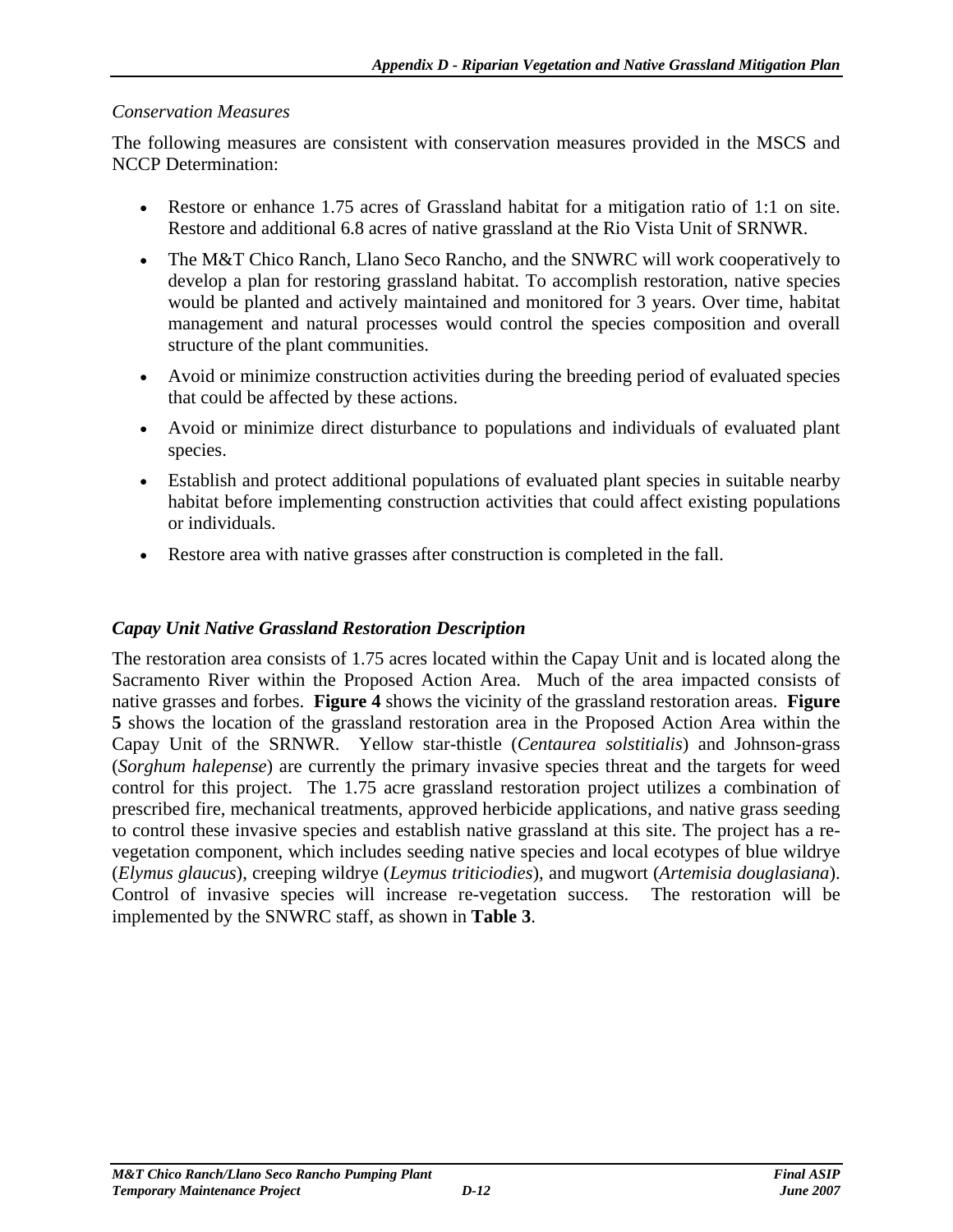

**Figure 4: Grassland restoration vicinity.**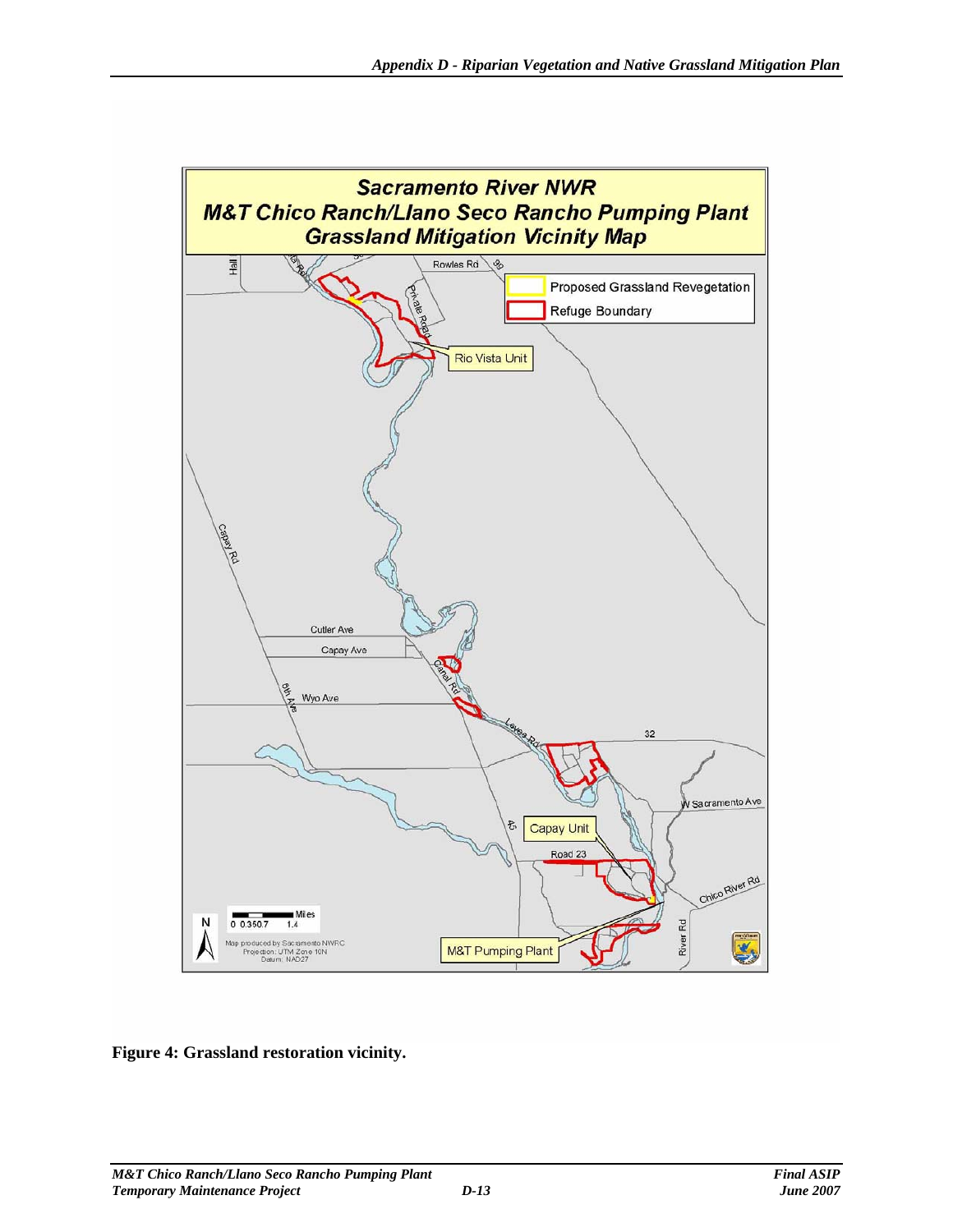

**Figure 5: Grassland restoration location within the Proposed Action Area.**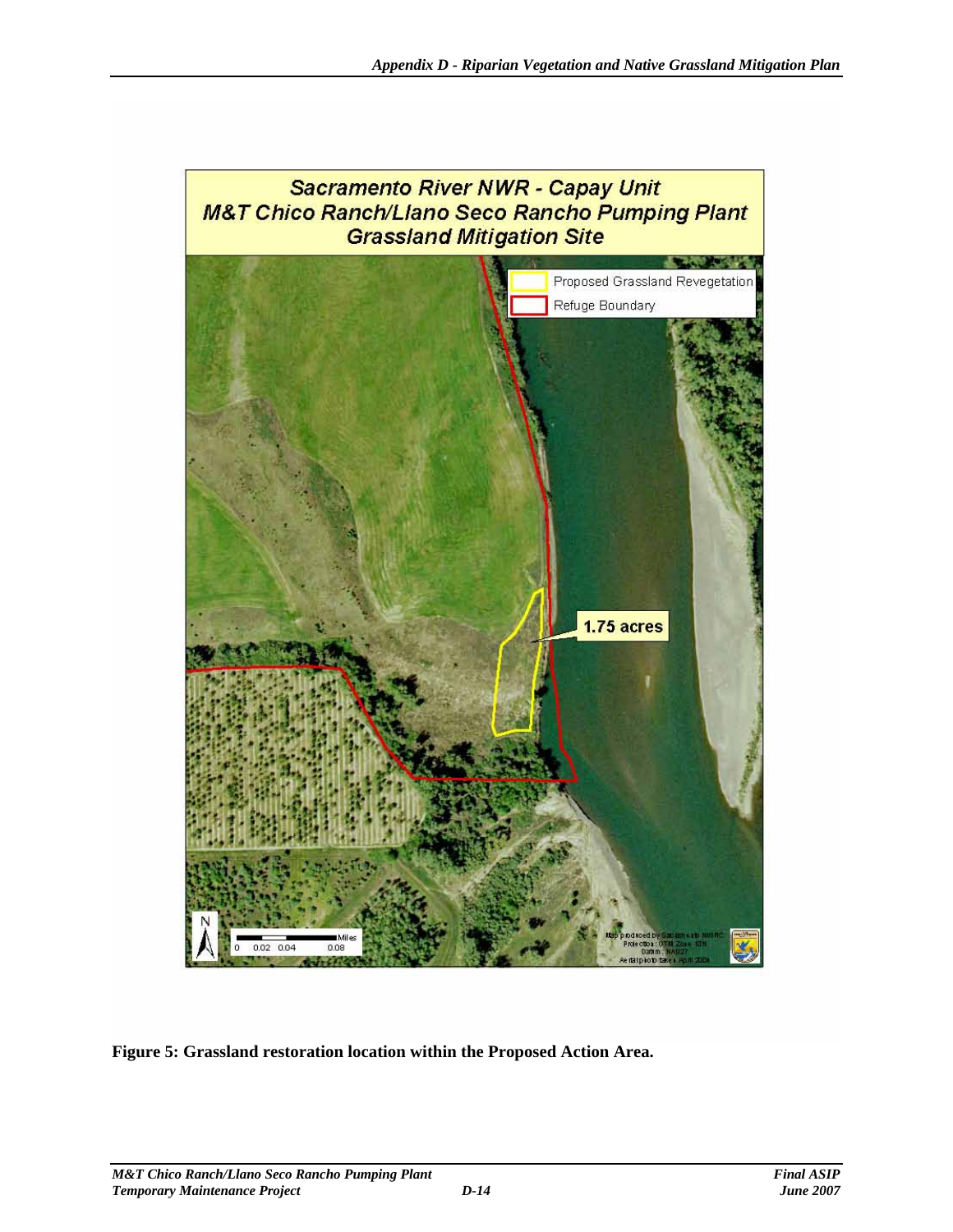| $\sim$ which is a minimum for order the street or well interested to which we then only $\eta$<br>$- - - -$ |    |      |   |      |    |  |                         |    |    |  |      |    |    |
|-------------------------------------------------------------------------------------------------------------|----|------|---|------|----|--|-------------------------|----|----|--|------|----|----|
| Task                                                                                                        |    | 2007 |   | 2008 |    |  | 2009                    |    |    |  | 2010 |    |    |
|                                                                                                             | Su |      | W | Sp   | Su |  | W                       | Sp | Su |  | W    | Sp | Su |
| <b>Burning</b>                                                                                              |    | v    |   |      |    |  |                         |    |    |  |      |    |    |
| Discing and Floating                                                                                        |    | v    |   |      |    |  |                         |    |    |  |      |    |    |
| <b>Herbicide Application</b>                                                                                |    |      |   |      |    |  |                         |    |    |  |      |    |    |
| Drill Seed                                                                                                  |    |      |   |      |    |  | $\overline{\mathbf{u}}$ |    |    |  |      |    |    |
| <b>Plant Plugs</b>                                                                                          |    |      |   |      |    |  |                         |    |    |  |      |    |    |
| Monitor & Report                                                                                            |    |      |   |      |    |  |                         |    |    |  | M    |    |    |

**Table 3. Timeline for Grassland Restoration/Mitigation Tasks at the Capay Unit** 

#### *Rio Vista Unit Native Grassland Restoration Description*

The restoration area consists of 6.8 acres located within the Rio Vista Unit of the SRNWR and is located along the Sacramento River. Figure 4 shows the vicinity of the grassland restoration areas. **Figure 6** shows the location of the grassland restoration area in the Rio Vista Unit of the SRNWR. Yellow star-thistle and Johnson-grass are currently the primary invasive species threat and the targets for weed control for this project. The early detection of and a rapid response to outbreaks of these invasive plant species is critical to preventing their spread. However, with many important native plant species located along the river, this approach must be balanced with new and innovative methods of control. The 6.8 acre grassland restoration project utilizes a combination of prescribed fire, mechanical treatments, approved herbicide applications, and native grass seeding to control these invasive species and restore native grassland at this site. The project has a re-vegetation component, which includes seeding native species and local ecotypes of blue wildrye, creeping wildrye, and mugwort. Control of invasive species will increase re-vegetation success. The restoration will be implemented by the SNWRC staff as shown in **Table 4**. **Table 5** shows the seed types and total amount of native grass seed to be used in grassland restoration activities.

| Task                         | 2005 |    | 2006 |    |    | 2007 |                          |    |    | 2008         |                          |    |    |
|------------------------------|------|----|------|----|----|------|--------------------------|----|----|--------------|--------------------------|----|----|
|                              | Su   |    | w    | Sp | Su |      | W                        | Sp | Su |              | W                        | Sp | Su |
| <b>Burning</b>               |      | 44 |      |    |    |      |                          |    |    |              |                          |    |    |
| Discing and Floating         |      |    |      |    |    |      |                          |    |    |              |                          |    |    |
| <b>Herbicide Application</b> |      |    |      |    |    |      | $\overline{\mathbf{u}}$  |    |    | $\mathbf{v}$ |                          |    |    |
| Drill Seed                   |      |    |      |    |    |      |                          |    |    |              | v                        |    |    |
| <b>Plant Plugs</b>           |      |    |      |    |    |      |                          |    |    |              | M                        |    |    |
| Monitor & Report             |      |    |      |    |    |      | $\overline{\phantom{a}}$ |    |    | м.           | $\overline{\phantom{a}}$ |    |    |

**Table 4. Timeline for Grassland Restoration/Mitigation Tasks at the Rio Vista Unit** 

**Table 5. Native Seed for 8.5 acres** 

| <b>Name</b>           | Ecotype                  | Total pounds |
|-----------------------|--------------------------|--------------|
| Oenothera hookerii    | Tehama County            | 1.5          |
| Grindelia camporum    | Yolo Basin               |              |
| Elumus glaucus        | Llano Seco               | 80           |
| Leymus triticiodies   | Yolo Basin               | 10           |
| Artemisia douglasiana | Tehama County            | 15           |
| Muhlenbergia rigens   | Deer Grass Plugs (local) | 500          |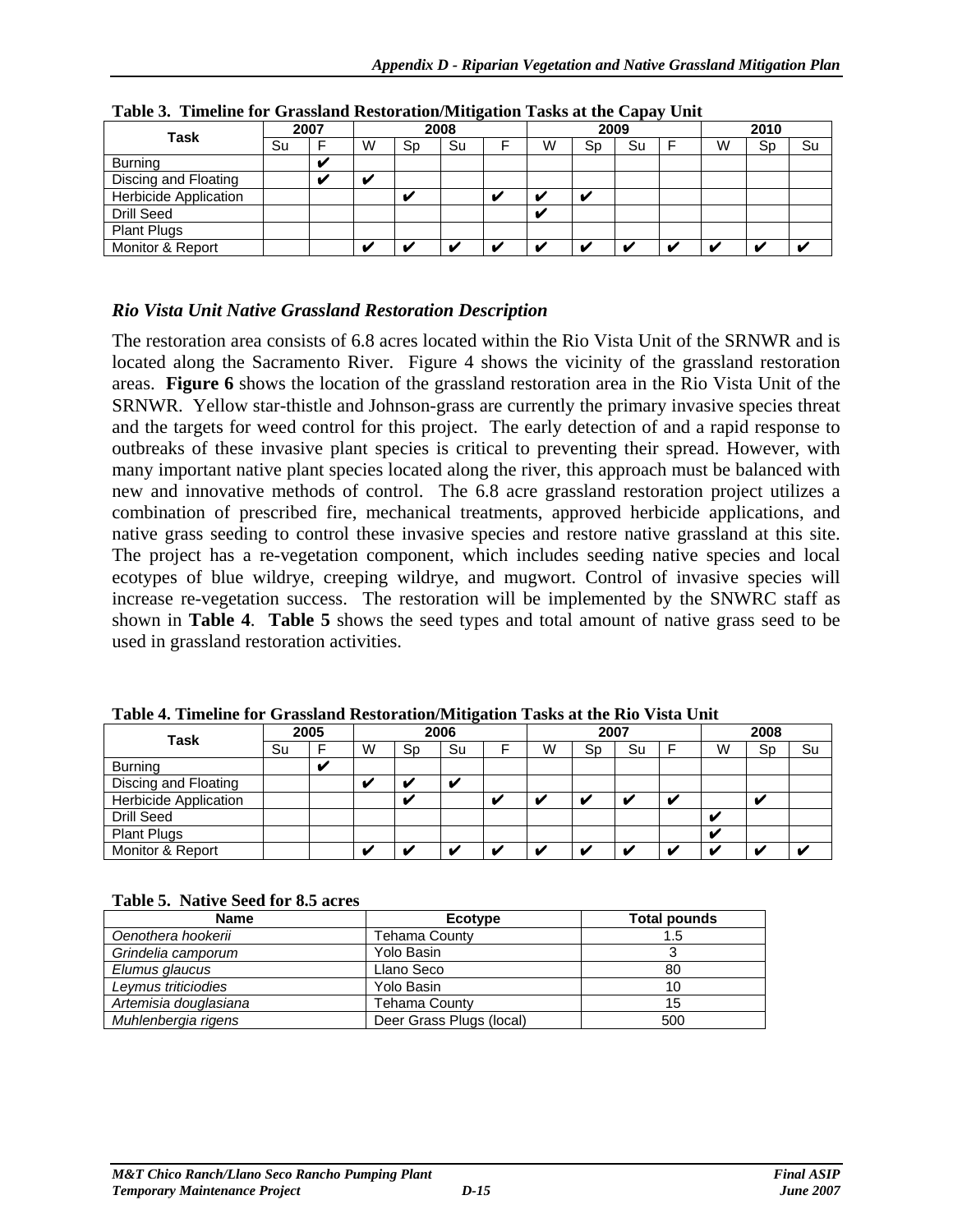

**Figure 6: Grassland restoration location within the Rio Vista Unit of the Sacramento River National Wildlife Refuge.**